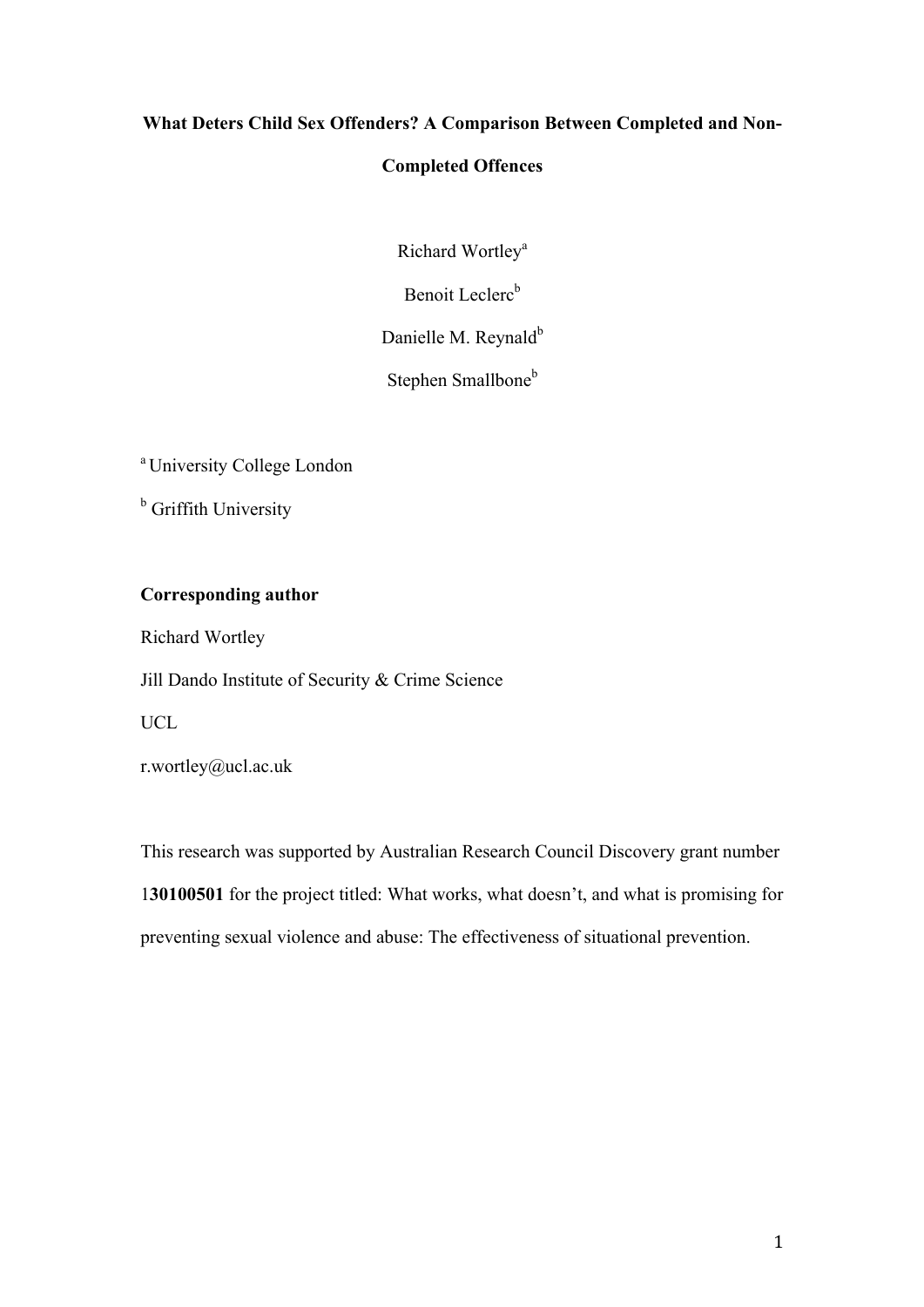#### **Biographies**

#### **Richard Wortley**

Richard Wortley is Director of the Jill Dando Institute of Security and Crime Science at University College London. His research interests centre on the role that immediate environments play in criminal behaviour and the implications this has for situational crime prevention, with a particular interest in the prevention of child sexual abuse.

#### **Benoit Leclerc**

Benoit Leclerc is Associate Professor of Criminology and Criminal Justice at Griffith University and affiliated to Griffith Criminology Institute, Australia. His research interests include the development and application of crime script analysis for situational prevention, sexual offending as well as data analytics and research methodologies.

#### **Danielle M. Reynald**

Danielle Reynald is a criminologist at the Griffith Criminology Institute and Senior Lecturer at the School of Criminology & Criminal Justice at Griffith University. Her main line of research is on guardianship, or how citizens function (or fail to function) as effective crime controllers across different contexts, and against various types of crime.

## **Stephen Smallbone**

Stephen Smallbone worked as a prison psychologist before joining Griffith University in 1998 and is now Professor Emeritus at the Griffith Criminology Institute. He has published extensively on the prevention of child sexual abuse. In recent years he has been working directly with child-serving organisations to advise on their efforts to develop 'child safe, child friendly' cultures, policies and practices.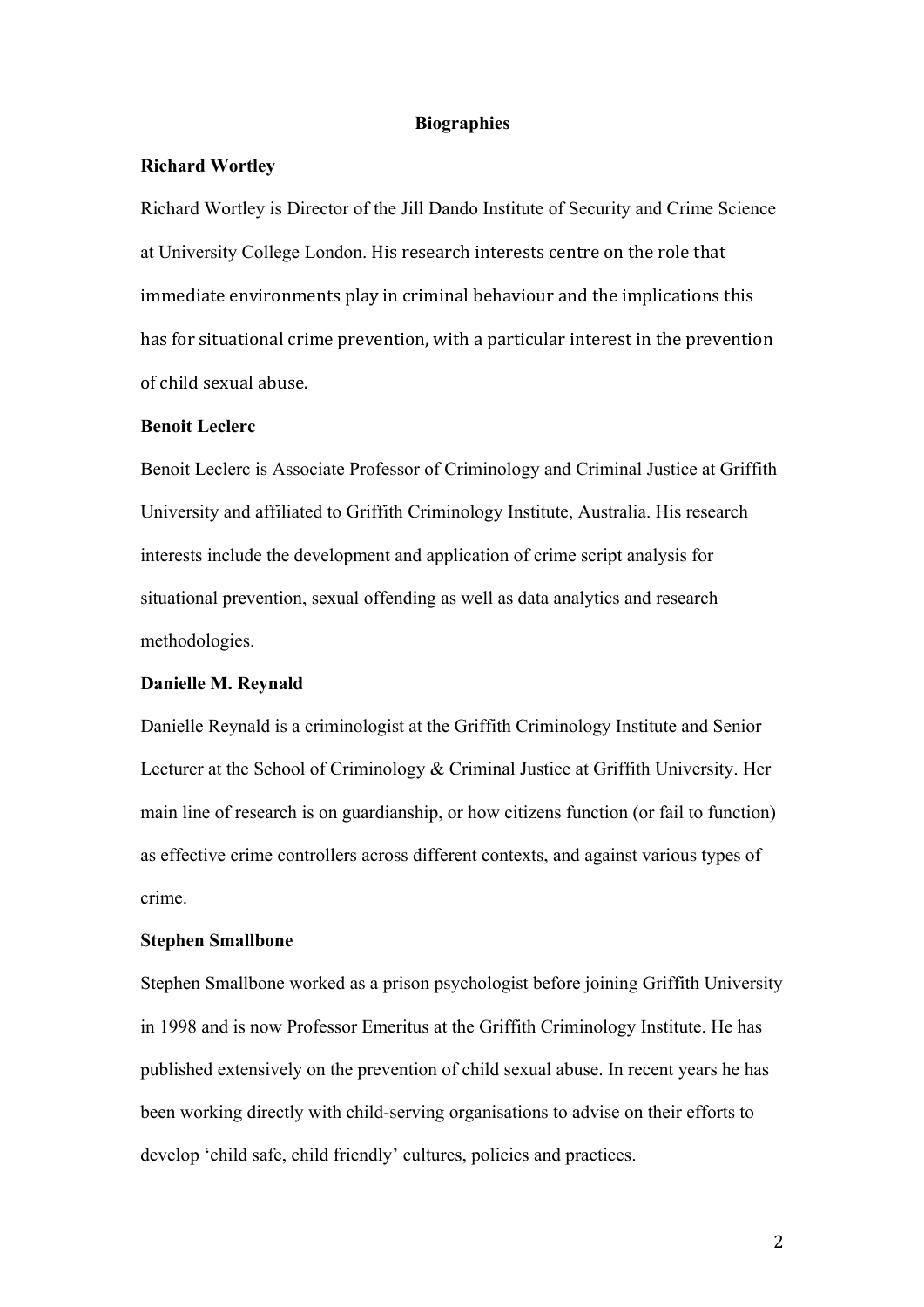# **What Deters Child Sex Offenders? A Comparison Between Completed and Non-Completed Offences**

#### **Introduction**

Attempts to prevent child sexual abuse (CSA) can be divided into two main types – efforts that seek to change the propensity of individuals to perpetrate CSA, and those that seek to prevent individuals from acting on that propensity. The former category includes interventions along the developmental pathway and post-offence treatment programmes, which are aimed at effecting psychological changes that make individuals less risky. The latter category includes efforts to thwart or disrupt the performance of CSA by creating conditions that are unfavourable for offending at the time an offence is being contemplated. These two approaches may be characterised, respectively, as offender-focussed and offence-focussed prevention. To date the overwhelming weight of research on CSA has been applied to the problem of understanding and changing those who offend. However, there is a growing literature on the factors that encourage or permit CSA to occur and how these facilitating circumstances might be changed.

Our focus in this article is on the prevention of child sex *offending*. Offencefocused prevention involves altering the situational dynamics in ways that make CSA less likely to happen. The aim is to create safer environments for children to inhabit; there is no assumption that the potential perpetrator will be changed in any permanent way, though of course thwarting early attempts to offend may prevent some individuals from commencing a cycle of repeated offending. The necessary ingredients for CSA – and therefore the potential targets for intervention – are illustrated in the so-called crime triangle (Clarke & Eck, 2003. See Figure 1). Derived from the routine activities approach (Cohen & Felson, 1979; Felson, 1995), the crime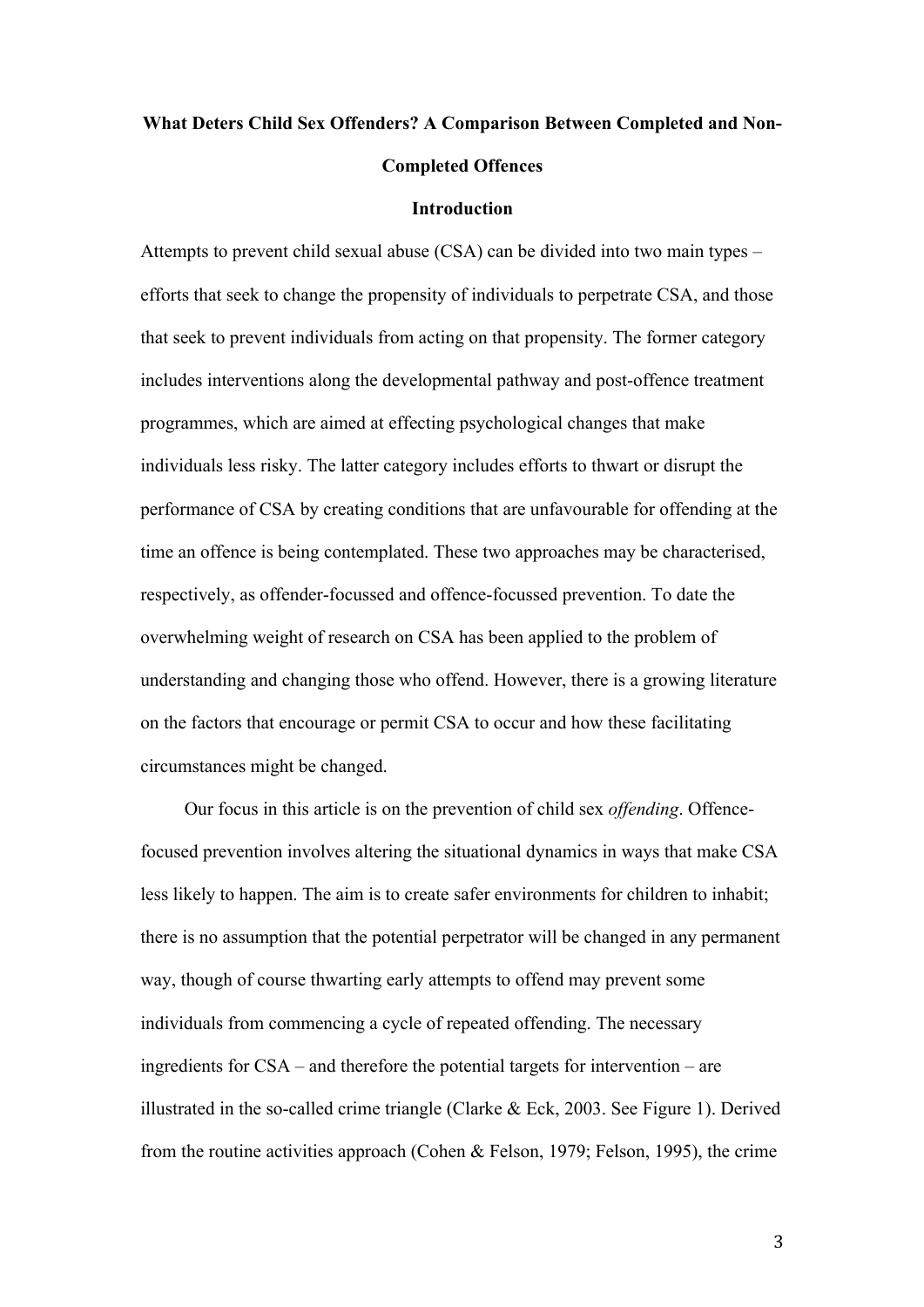triangle suggests that crime results from the confluence of an individual likely to offend and a suitable target or victim in a place that allows an offence to occur. Crime can be prevented by neutralising any one of these three elements – by controlling potential perpetrators, by protecting potential targets or victims, and/or by making potential crime sites less favourable for offending. As the outer triangle of Figure 1 shows, one way (but not the only way) to achieve these three objectives is through the intervention of capable third parties – *handlers* (e.g., spouses, friends, probation officers) who might exert some control over potential offenders, *guardians* (e.g., parents, friends, police) who are able to protect vulnerable objects and people, and *place managers* (e.g., landlords, bar managers, security guards) who are responsible for looking after specific locations.

Returning to the specific crime of CSA, in the sections below we identify three research streams that can be mapped onto the crime triangle. One stream of research is concerned with making potential victims of CSA less vulnerable through personal safety programmes. Another stream examines how the physical environment (place) can be designed in ways to make CSA more difficult or risky to carry out. The third stream examines the role of guardians, handlers and place managers in preventing CSA. In our discussion of these three streams we highlight the potential value of perpetrator accounts of their offending experiences as an avenue for researching ways to prevent CSA.

#### Figure 1 here.

## **Victim-focussed Prevention**

In language of crime prevention, victim-focussed interventions seek to 'target-harden' children in order to make them less vulnerable as objects of sexual abuse. This strategy is most commonly operationalized via personal safety programmes, which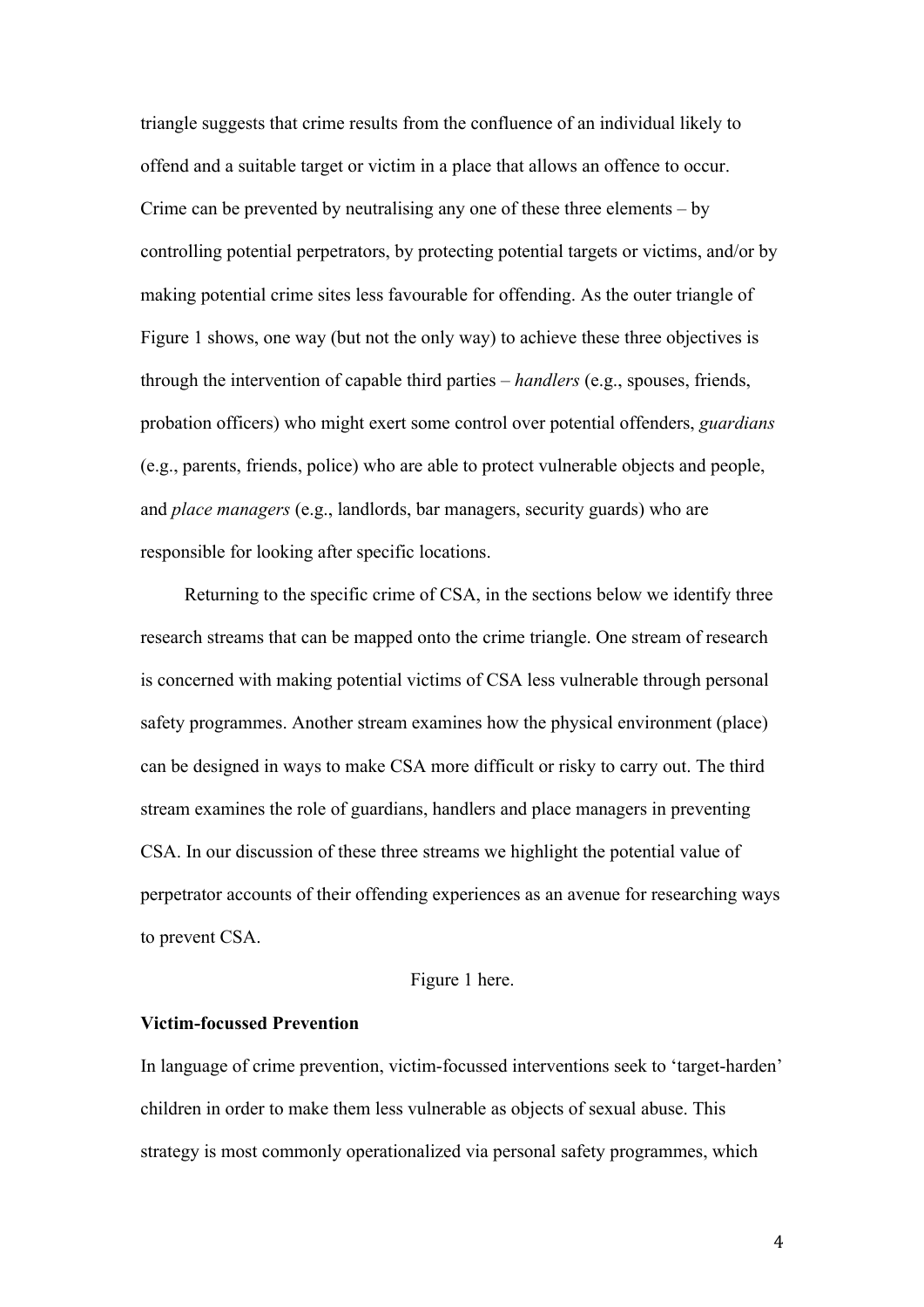aim to equip children with knowledge and skills to recognise, avoid, resist and report sexual advances made to them. Targeted primarily at children aged from 5 to 12 years, programmes are usually delivered in schools as a structured classroom activity. Typically, in addition to educating children how to recognise 'good' touch and 'bad' touch, and instilling in them a sense of ownership over their bodies and the right to control access to it, the programmes encourage children to be assertive and to adopt various self-protective strategies when they feel in danger – to say 'no', demand to be left alone, yell, threaten to tell, and try to get away (MacIntyre & Carr, 2000).

The evidence for the success of such personal safety programmes is mixed (see Topping & Barron, 2009 and Walsh, Zwi, Woolfenden & Shlonsky, 2018 for reviews of evaluations). Using a pre-test/post-test design and with follow-up periods on average of around 3 months, evaluation studies generally provide good evidence that children retain key concepts covered in the programmes (MacIntyre & Carr, 2000; Holloway & Pulido, 2018; Pulido, Dauber, Tully et al, 2015; Rispens, Aleman & Goudena, 1997; Topping & Barron, 2009; Walsh et al, 2018). Evidence that children actually employ the strategies learned is more limited (Topping & Barron, 2009; Walsh et al, 2018), with only scattered findings of behavioural change in participants. In a national (US) telephone survey of 2000 children aged 10-16 years, Finkelhor and colleagues (Finkelhor, Asdigian & Dziuba-Leatherman, 1995; Finkelhor & Dziuba-Leatherman, 1995) found that, in response to feeling threatened, children who had participated in a comprehensive personal safety programme were slightly more likely to report having used self-protective strategies compared to children who had been in a less comprehensive programme or in no programme at all. However, there was no difference between the two groups in completed sexual victimisations or in the level of injury reported. Only one study could be located that reported evidence of reduced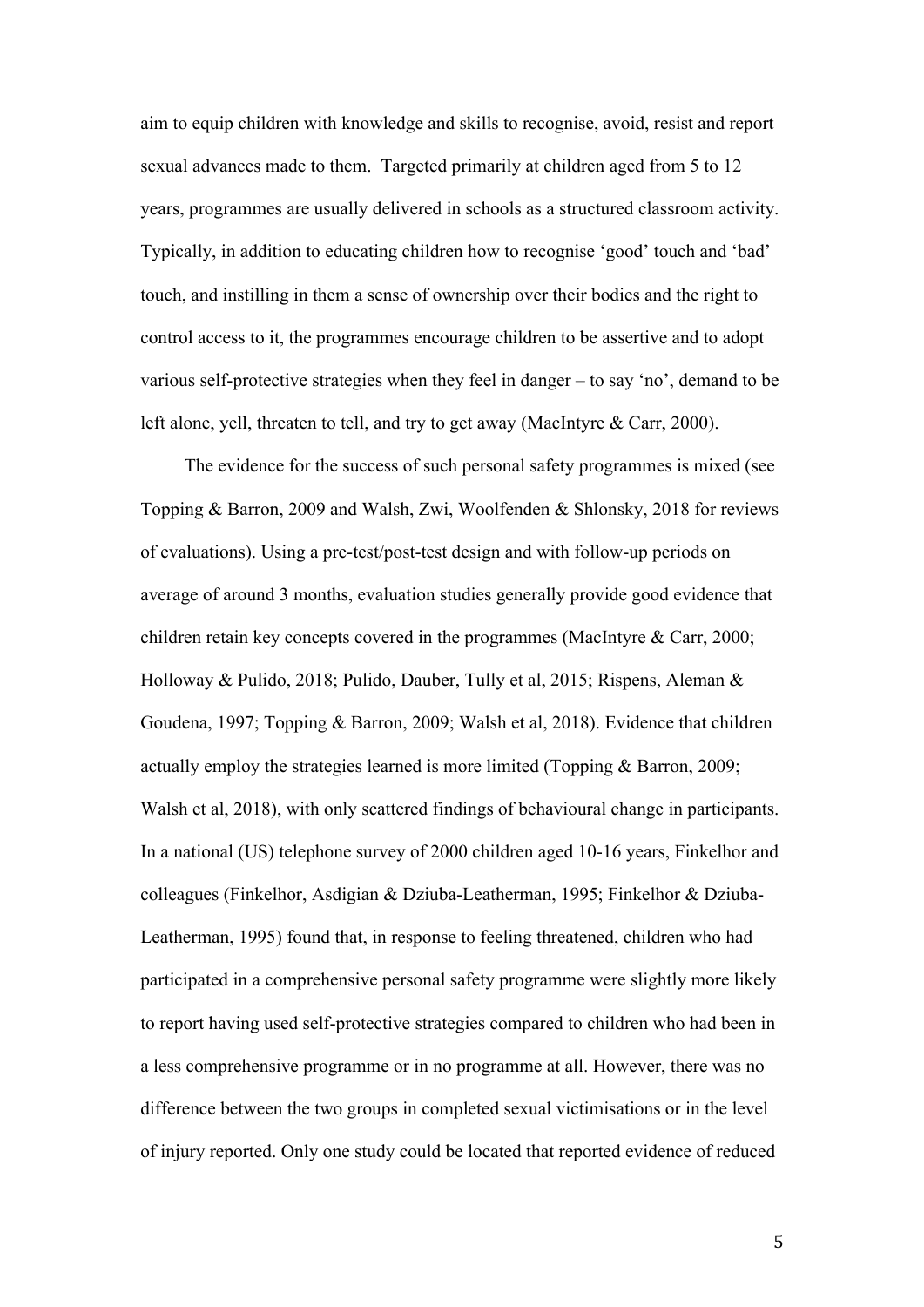victimisation by programme participants. Gibson and Leitenberg (2000), in a survey of 825 female undergraduates on their self-reported experience of child sexual victimisation, found that 8% of program participants had been subsequently sexually abused, compared with 14% who had not participated in a program.

The research to date on victim-focused prevention has concentrated on how successful programmes are in imparting to children specified self-protective strategies. However, there is a more fundamental question that has been largely ignored in the literature, and that is, how valid is the content of these programmes? The advice given to children – to be assertive, to resist sexual advances and to attempt to run away – is largely based on common sense. In fact, we know very little about how the responses of children affect the behaviour of potential abusers, and which, if any, are the most effective.

A small number of studies have addressed this issue by obtaining perspectives on prevention of those who have perpetrated CSA (Conte, Wolf and Smith, 1989; Cook, Reynald, Leclerc & Wortley, 2018; Elliott, Browne & Kilcoyne, 1995; Leclerc, Feakes & Cale, 2015; Smallbone & Wortley, 2000. See Jacques & Bonomo, 2017, for a defence of this research method in criminology more generally). Elliot et al (1995) asked a sample of 91 men convicted of CSA what children, parents and teachers might do to prevent CSA. Advice relating to self-protective actions that children might take centred mainly on avoiding risky situations – e.g., avoid remote places, don't be so trusting of adults, don't accept lifts, tell your parents where you are going, go out with other children – with some coverage of what to do if they felt in danger – e.g., 'knock on the door of a nearby house' or 'make up a fib and get away'. The advice was largely directed at 'stranger danger' and did not cover the resistance strategies typically covered in personal safety programmes. Extending Elliott et al,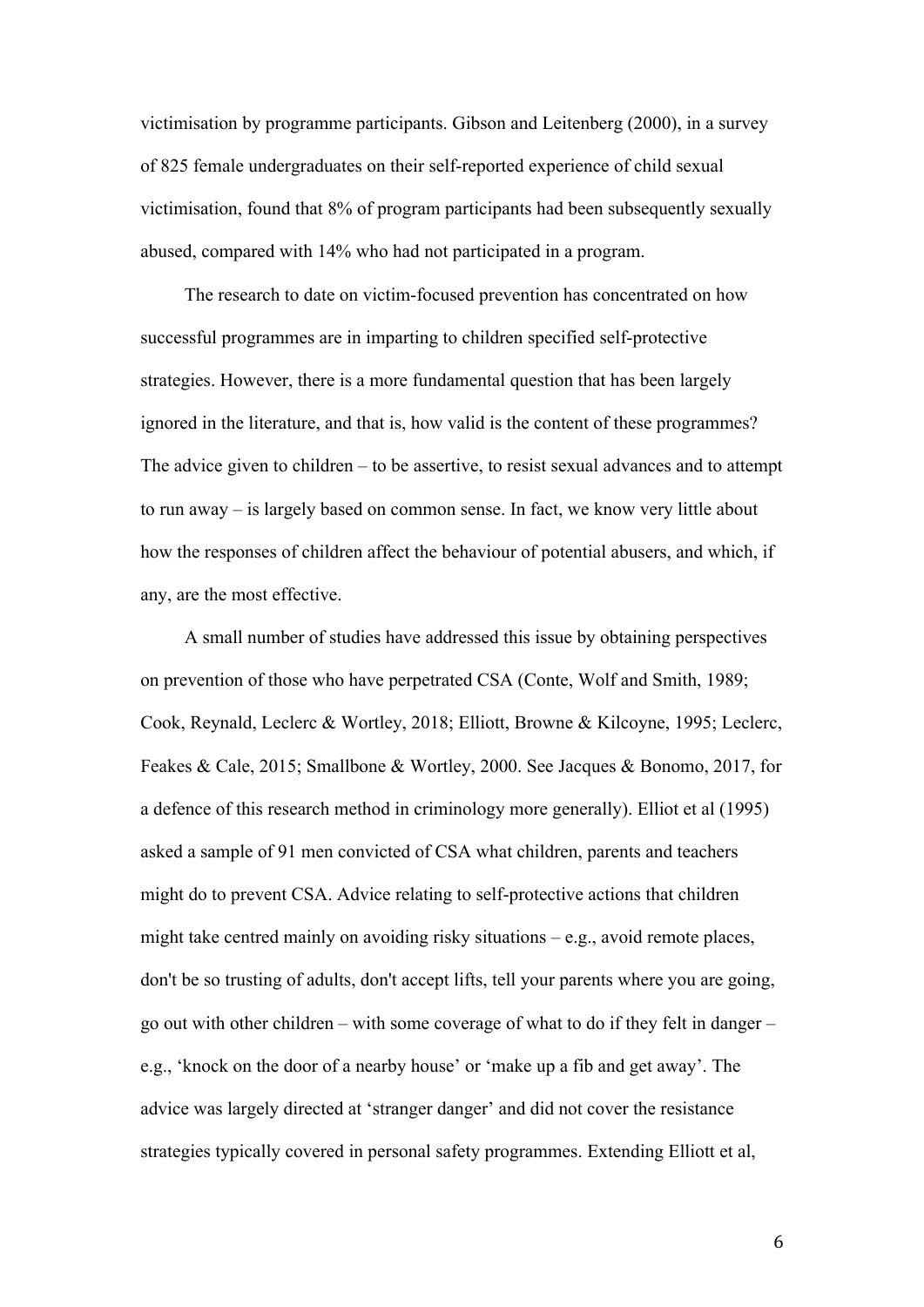Smallbone and Wortley (2000) asked a sample of 182 men convicted of CSA how often in their experience children used various self-protective strategies. The most commonly used strategies (from a list of 12) were 'told they didn't want to' (45%), 'said no' (40%), 'told they were scared' (28%), and cried (28%). In those cases in which self-protective strategies were employed, participants reported that the most successful strategies for stopping the offence were 'told they didn't want to' (86%), 'said no' (77%), 'cried' (71%) and 'told someone else what was happening' (64%). Interestingly, the results suggest that showing distress was almost as effective as resistance. However, because participants were asked to respond in terms of their general experience (i.e., across multiple offences), there were limitations on the extent to which the findings could be further unpicked to reveal offence-specific variations in strategy effectiveness (see Leclerc, Wortley & Smallbone, 2011).

# **Place-based Prevention**

Place-based prevention seeks to create safer environments for children in which the risk of CSA is minimised. There are two main (overlapping) place-based approaches in the general crime prevention field – Crime Prevention Through Environmental Design (CPTED) and Situational Crime Prevention (SCP). Both approaches examine how physical design can be employed to reduce opportunities for crime, but they differ in their scope and some of the methods employed.

Based on the seminal work of architect Oscar Newman (1972), CPTED is centrally concerned with how the design of buildings, streetscapes and open spaces influences crime in urban settings. The goal of CPTED is to create 'defensible space' that empowers residents to exercise greater control over their local environment in order better to deter intruders and potential offenders. Strategies for making spaces defensible include establishing a clear demarcation between public and private areas,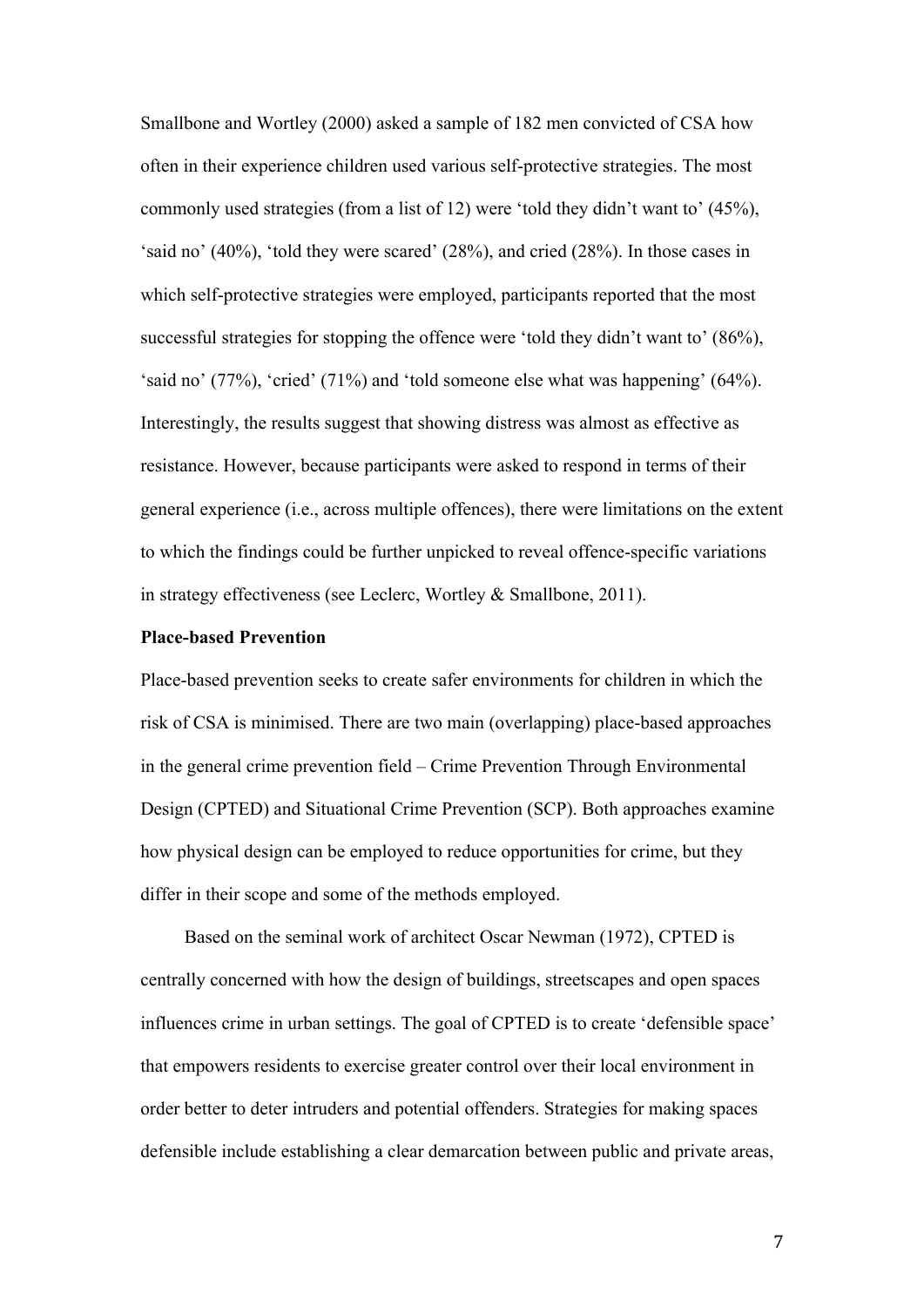controlling access to and movement within the area, improving the capacity to observe suspicious behaviours, and protecting vulnerable areas with increased physical security (Armitage, 2017).

Where CPTED comprises a set of general crime-safe design principles, SCP involves targeted prevention strategies to address specific crime problems. Ron Clarke, the prime architect of SCP, argued that every crime has different opportunity structures, and that appropriate interventions can only be determined following detailed analysis of the criminogenic features of the particular crime in the particular setting in question (Clarke, 2017). Tailor-made responses are then devised using five basic strategies as a guide – increasing the effort to make the crime more difficult, complicated, inconvenient and/or time-consuming to carry out; increasing the risk to make it more likely that the offender will be observed, identified, detected, and/or caught; reducing the rewards that the offender is expecting from committing the crime; removing excuses or challenging distortions that offenders might employ to minimise their behaviour; and reducing provocations that may create, prompt, and/or intensify the motivation to commit crime.

Wortley and Smallbone (2006) set out the case for applying place-based prevention to CSA, suggesting a range of potential interventions. These interventions were later categorised in terms of their applicability to public, organisational and domestic CSA settings (Smallbone, Marshall & Wortley, 2008). Suggested strategies for public settings include installing CCTV in high risk locations, screening entrances into child-focused events, designing playgrounds to increase the capacity for natural surveillance, and designing child-safe public toilets. Strategies for organisational settings include developing clear rules governing how staff interacts with children, designing buildings to reduce blind spots and low-traffic areas, and controlling access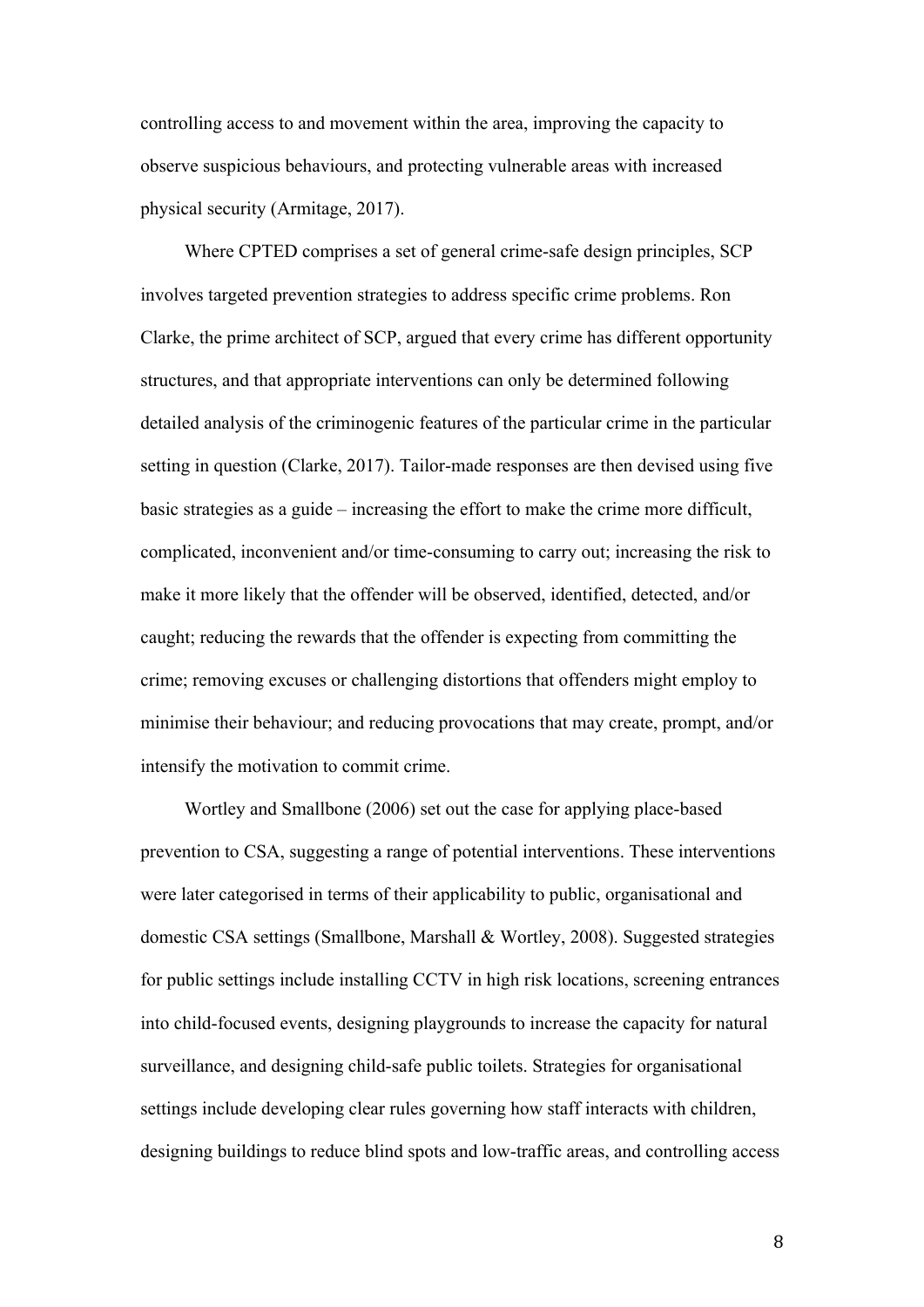to premises by outsiders. These suggestions echoed what was found in a study asking men convicted CSA what might prevent the abuse of children in this setting – rules to prevent staff from being alone with a child, to eliminating isolated areas in organisations and prohibiting staff from taking children home were often suggested by participants (Leclerc, Smallbone & Wortley, 2015). Domestic settings are more problematic in that they are private spaces and in most cases any prevention strategies must be implemented via the homeowner. One approach has been to develop placebased prevention advice to caregivers in the form of suggested 'house rules' that set out appropriate behaviour in the home with respect to clothing, rough-housing, closed doors, bathroom etiquette, sleeping arrangements and so forth.

While there is good evidence for the efficacy of place-based prevention for general 'volume' crime (i.e., offences with many victims such as robbery, burglary, car theft etc) (e.g., Clarke, 1997; Guerette & Bowers, 2009), as is the case with child safety programmes there is little supporting research specifically on place-based prevention of CSA. While it is possible to use pre-/post-test designs to evaluate interventions for, say, burglary (e.g., Fielding & Jones, 2012), such a research strategy is ethically and logistically inappropriate for CSA. What we do know from accounts by those who have perpetrated CSA is that their offences typically occur in places that offer protection from surveillance. In their perpetrator self-report study, Elliott et al (1995) found that 61% of CSA occurred in the perpetrator's home, 49% in the child's home, and 44% in secluded public places, while Smallbone and Wortley (2000) reported figures for the same locations of 69%, 20% and 26% respectively. As far as we are aware, however, there are to date no perpetrator accounts that might throw light on the specific features of the immediate environment that encourage or inhibit offending.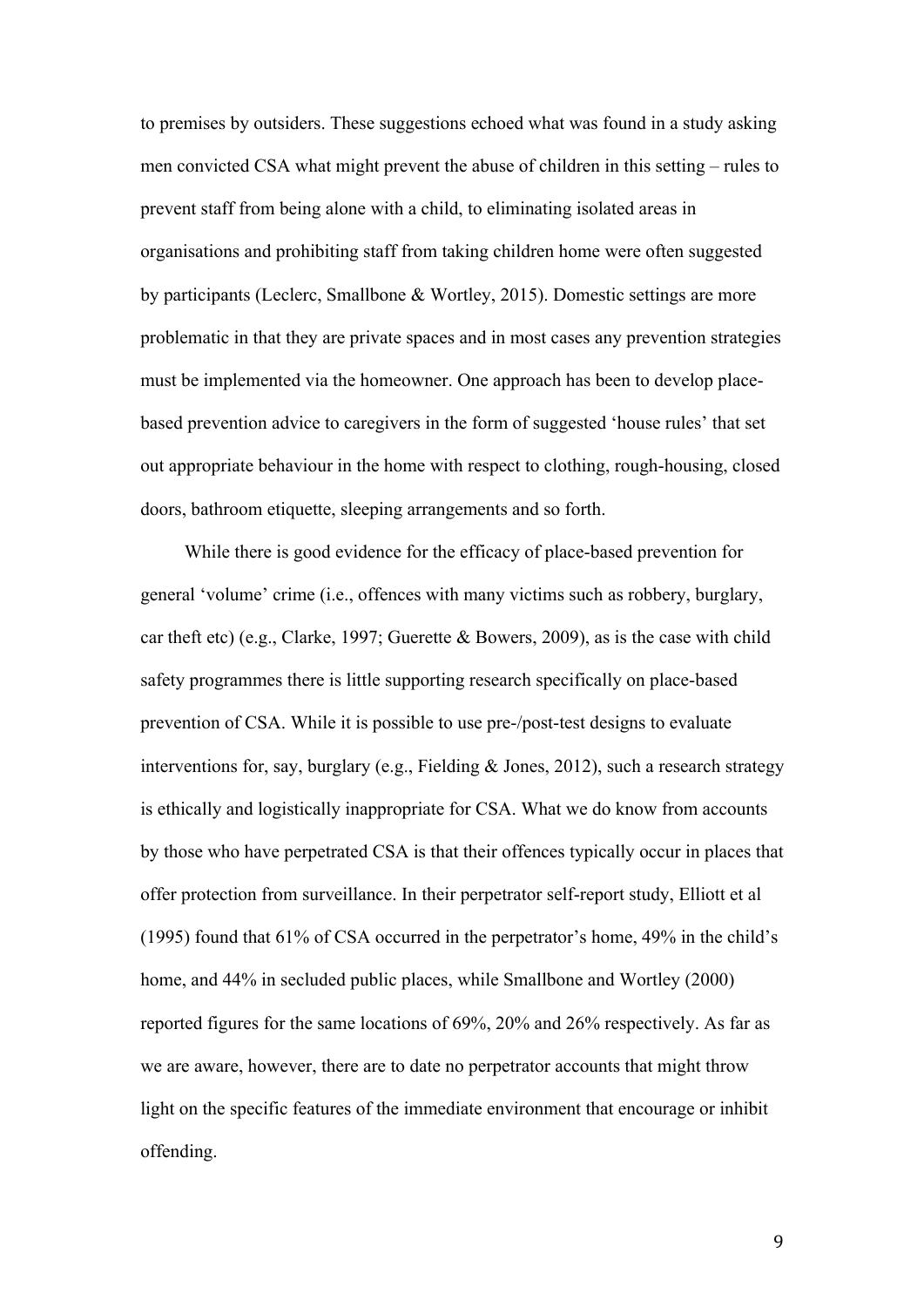#### **Guardianship**

The routine activity approach provides a framework for conceptualising the role of capable third parties as crime prevention agents. The framework can accommodate related research streams examining bystander intervention in crime (Hollis-Peel, Reynald, Bavel, Elffers & Welsh, 2011; Reynald, 2009, 2010), and, in the case of children in particular, parental caregiving and supervisory skills and behaviour (Finkelhor & Asdigian, 1996; Schreck & Fisher, 2004).

Since the infamous case of Kitty Genovese, who in 1964 was stabbed to death while numerous witness apparently looked on,<sup>1</sup> bystander intervention – or the lack of it – has been a popular research topic in social psychology (Banyard, 2011; Hamby, Weber, Grych & Banyard, 2016; Nickerson, Aloe, Livingston, & Feeley, 2014). While in the routine activity approach the mere presence of others is seen as having a deterrent effect on crime (Felson, 1995), an important distinction has been made in bystander research between 'passive' bystanders, whose inaction may actually encourage offenders to continue offending, and 'active' bystanders, who are capable of and willing to intervene (Foubert, Tabachnick & Shewe, 2010; Reynald, 2009, 2010; Staubb, 1993). Factors found to increase a bystander's willingness to intervene include having a personal sense of obligation or responsibility, making a specific prior commitment to undertake a guardianship role, believing he/she has the training and skills to intervene, having access to tools or weapons if necessary, believing the victim has not caused the offence, and seeing others modelling appropriate intervention.

Increasing bystander intervention has been the focus of a number of sexual abuse prevention programmes. Most programmes are college-based and are aimed at increasing bystander efficacy in cases of adult sexual assault (Coker, Cook-Craig,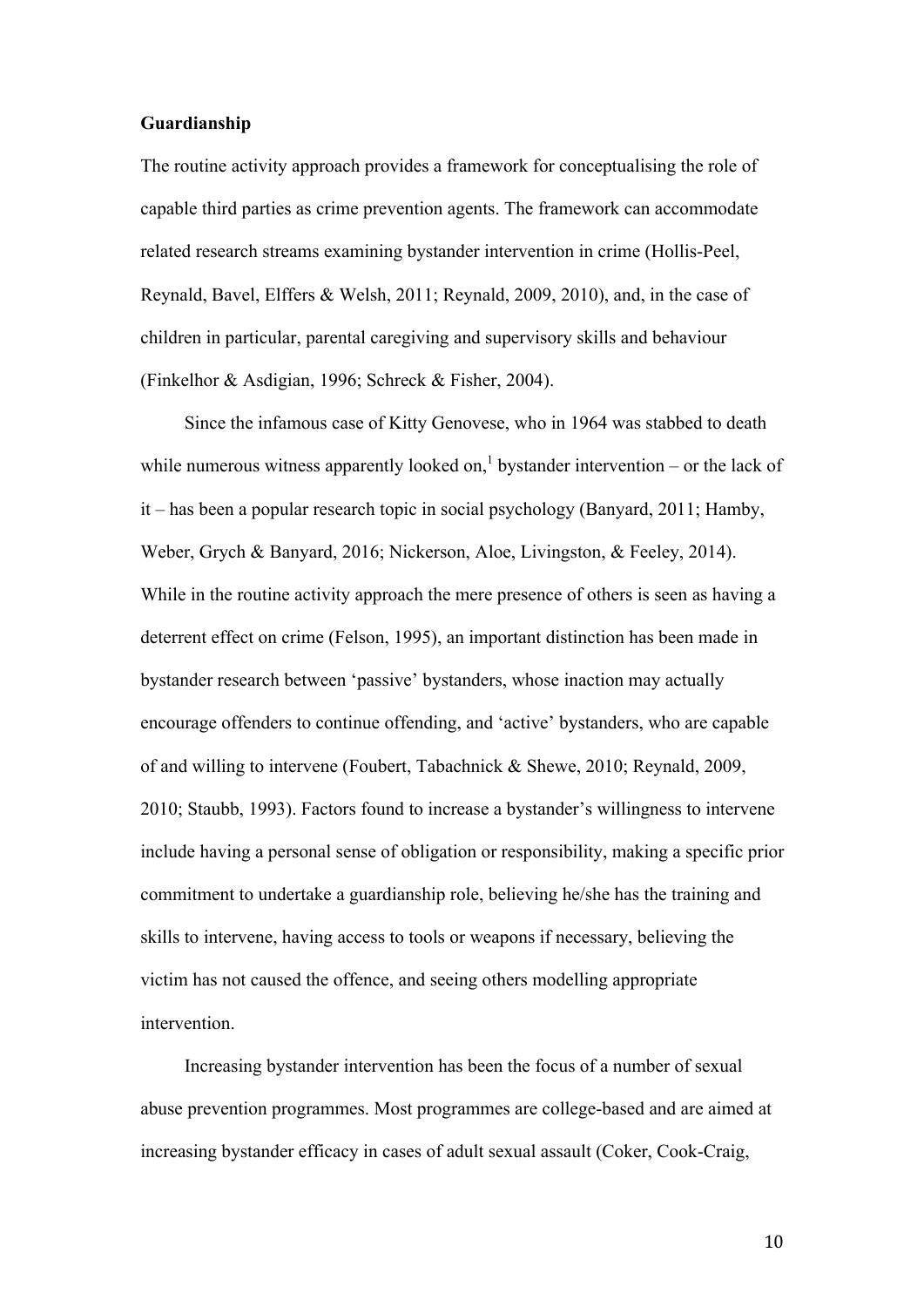Williams et al, 2011; Fenton, Mott, McCartan & Rumney, 2016). Evaluations generally indicate these programmes are successful in increasing participants' selfreported estimation of their ability and willingness to intervene, although there appears to be no behavioural research examining whether these intentions are put into practice. With these programmes as a model, it has been suggested that public awareness campaigns should include messaging that encourages bystander intervention for CSA (Brown & Saied-Tessier, 2015; Kemshall & Moulden, 2016).

In the case of parents and caregivers, lack of parental supervision has been identified as a risk factor for CSA (Finkelhor & Baron, 1986). Mendelson and Letourneau (2015) proposed that parent awareness programmes should encourage parents to 'play a gatekeeper role regarding who enters their home and when and with whom children are left alone' and 'to take protective measures, such as dropping in unannounced when their child is spending time alone with an adult' (p. 847).

Turning again to accounts by perpetrators of CSA, the participants in Elliott et al's (1995) study advised parents to be suspicious of those taking extra interest in their children and to be aware that offences may be carried out by family members and friends. Smallbone and Wortley (2000) found that 71% of men convicted of CSA reported that the parents knew that they were spending time alone with their child and in a third of cases that they were babysitting the child when the offence occurred. These findings reinforce Mendelson and Letourneau's (2015) call for parents to be more selective gatekeepers of who has access to their children. The potential protective role of parents is demonstrated by Leclerc, Smallbone and Wortley (2015), who found that the presence of a potential guardian nearby at the time of the offence significantly reduced the severity and duration of the sexual abuse experienced by the child.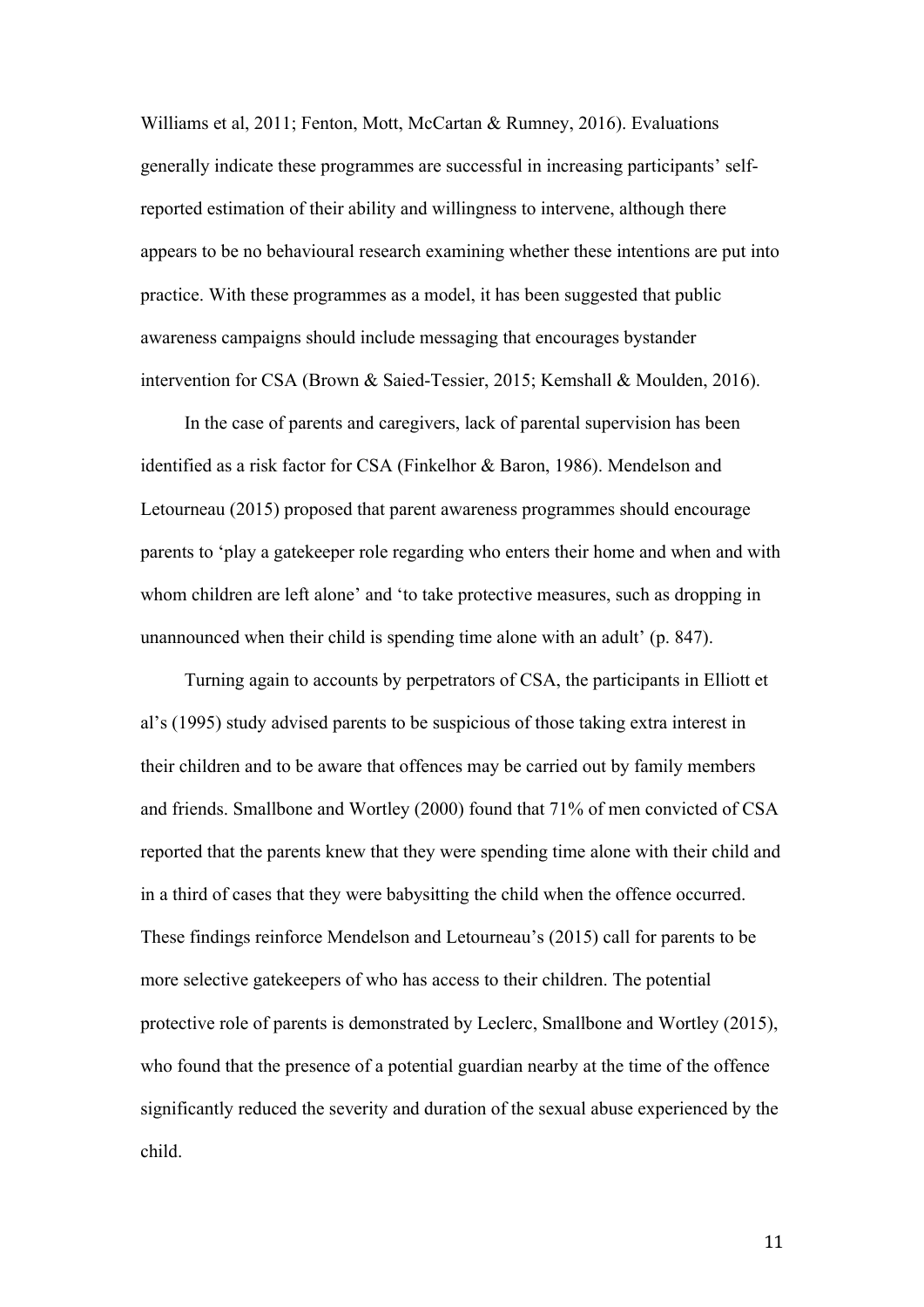#### **The current study**

As noted in the preceding review, there is a general lack of research examining the efficacy of various offence-focussed CSA prevention approaches. Part of the reason for this is that tying a reduction in CSA to any particular intervention is an inherently difficult thing to do. As a general rule, pre-test post-test designs are not appropriate. One promising research avenue is to obtain accounts from those who have perpetrated CSA of instances of when they failed or succeeded in committing an offence.

The current study contributes to the small body of research that draws on perpetrator accounts to examine CSA prevention. We extend previous research in three ways. First, we explicitly examine the three types of offence-focussed prevention, covering the role of victim behaviour, of the physical setting, and of the availability of guardianship. Second, rather than asking participants to respond in terms of their general offending experience, we get them to focus on specific CSA incidents in which they have been involved. Third, we directly compare incidents in which CSA was successfully carried out with incidents that were prevented or disrupted.

# **Method**

#### **Sample**

The total sample recruited for this project comprised 363 adult males convicted of sexual offences against a woman or child incarcerated in Queensland, Victoria or Northern Territory (Australia). A sample comprising 238 adult males serving a custodial sentence for one or more CSA offences were used for this study. Of this total, 82 participants identified an occasion in which they had tried to have sexual contact with a child against his/her will but did not because they were stopped or discouraged either beforehand or during the incident.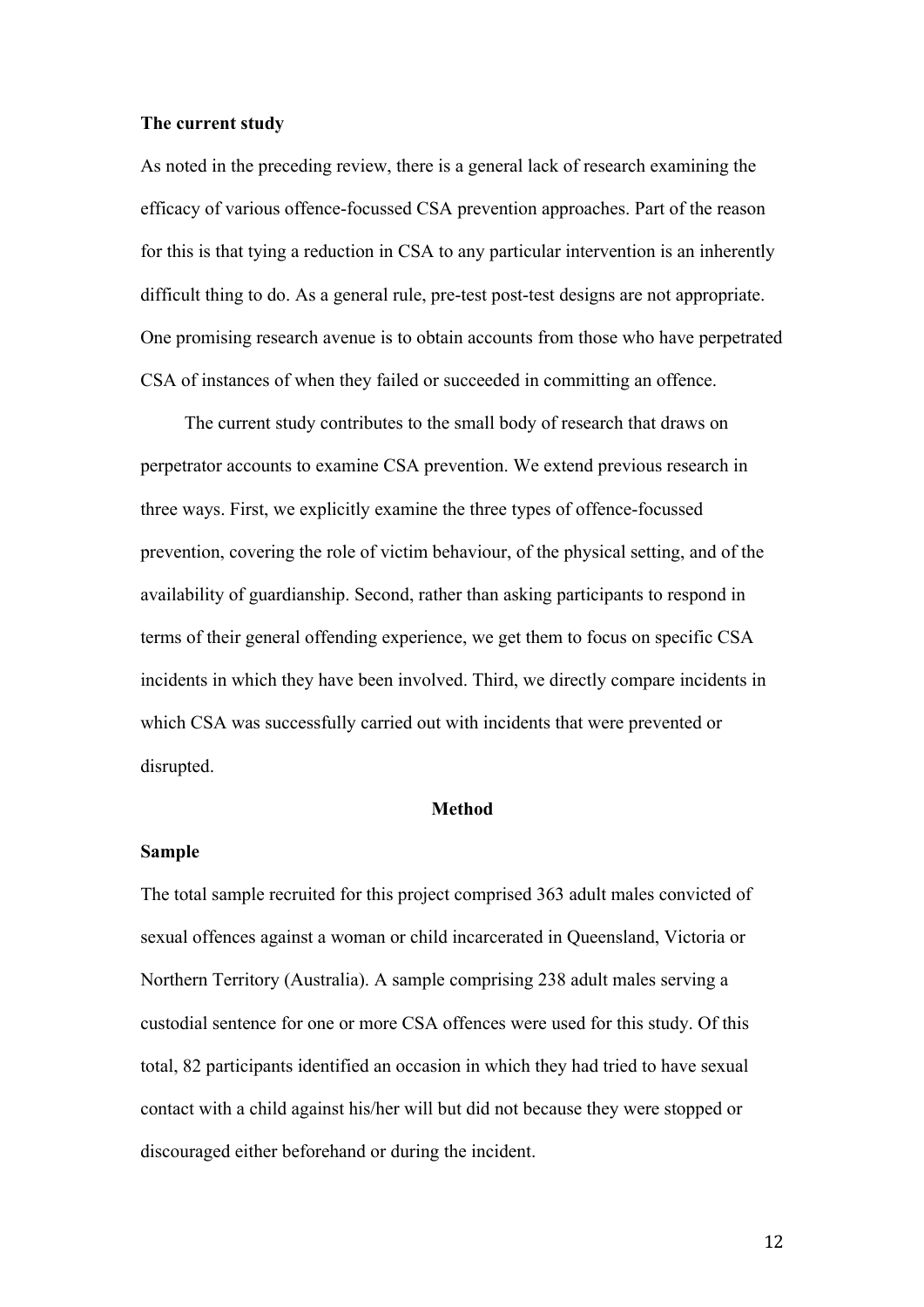#### **Materials**

Participants were asked to complete a comprehensive self-report questionnaire about their offending behaviour. Two sections are relevant to the current study. The first section comprised questions about the most recent time participants tried to have sexual contact with a child against her/his will but did not because they were stopped or discouraged either beforehand or during the incident. Questions covered the gender and age of the child, the participant's relationship to the child, the time and place of the attempt, whether there was anyone nearby, the consequences the participant considered, the stage at which he discontinued, and the reasons he gave for discontinuing. In the case of reasons for discontinuing the offence, the pool of options included items referring to victim reactions (e.g., 'asked you the stop'), place characteristics (e.g., 'there were no isolated places'), and possible intervention by third parties (e.g., 'the child's mother was nearby'). The second section comprised questions about the most recent time participants were caught for having sexual contact with a child against her/his will**.** Questions covered the same offence details as the previous section, except that instead of being asked when and why they discontinued with the offence, participants were asked their reasons for proceeding with the offence, and what might have stopped them continuing with the offence. Again, when probing for reasons for discontinuing, items covering victim reactions, place characteristics and third parties were included in the pool. For most questions, participants selected responses from a list, and were also able to include free responses (which were then coded) if their option did not appear. The exception to this format was the question about victim age, which required a numeric value.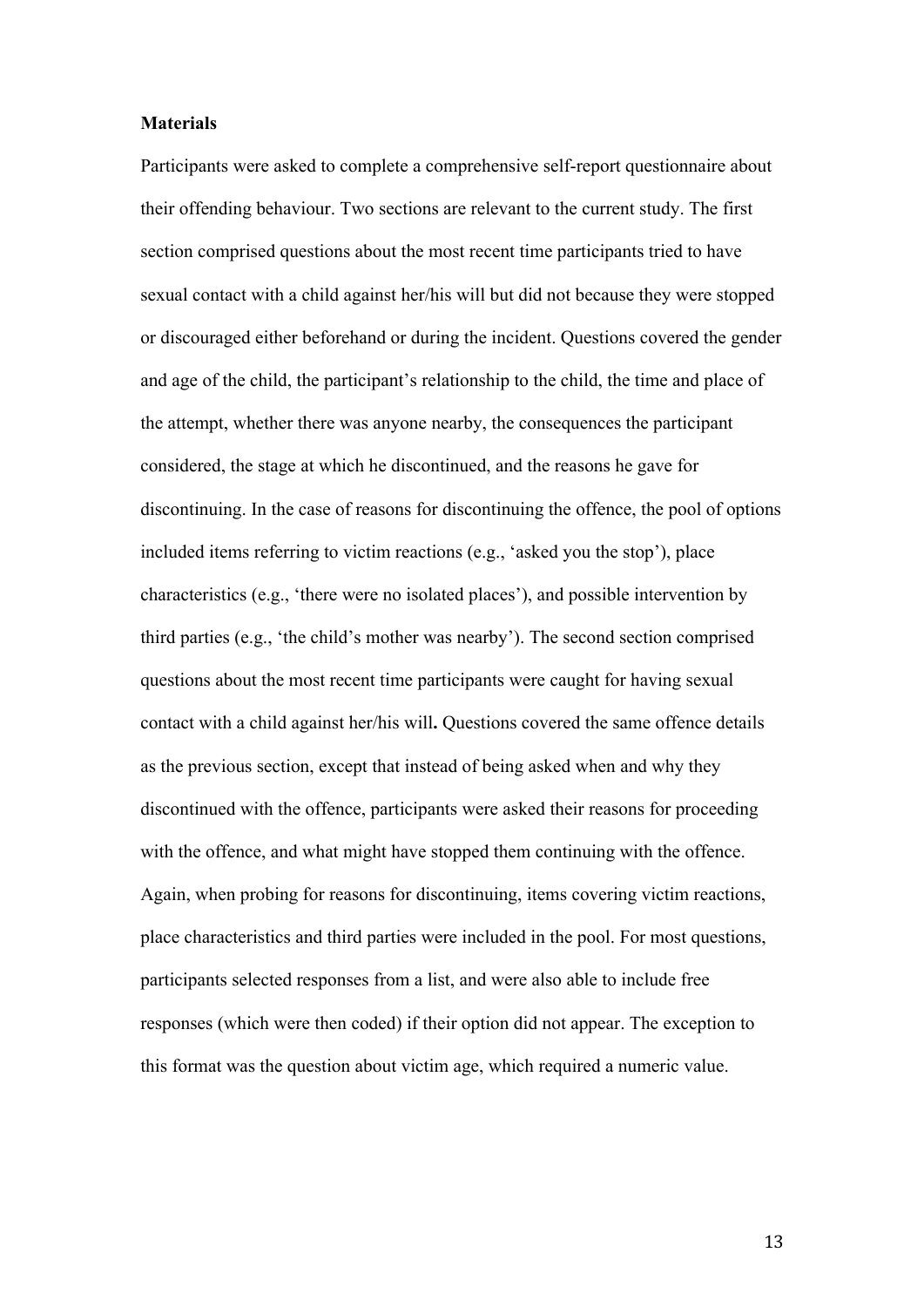#### **Procedure**

The corrective services departments in each of the three jurisdictions identified the prisoners in their facilities who were currently serving or had previously served a sentence for a sexual contact against a child. Staff asked potential participants if they agreed to learn more about the project. Participants who were involved in a therapeutic program were approached during one of their weekly group sessions, whereas offenders not participating in a program were approached individually to maintain their confidentiality. A self-report questionnaire was then provided to consenting participants in the presence of at least one of the research team members, and was checked to make sure there were no misinterpretations or omissions. This assisted in minimising missing fields in the data. For participants undergoing treatment it was not necessary to shield their identity from the other prisoners in the group. Participants thus completed the questionnaire individually in the group setting. Participants who were not undergoing treatment completed the questionnaire in a private room away from other prisoners. Prison authorities assigned each participant a unique identification number to be used in the research; to maintain privacy, the names of participants were not revealed to the researchers and no particulars were recorded that would allow an individual being identified.

## **Results**

The analysis proceeds as follows. First, we examine the characteristics of the noncompleted offence (victim gender, victim age, offender-victim relationship, location of offence and time of offence). Second, we examine the circumstances relating to the non-completion of that offence (the consequences participants considered, the stage at which they discontinued, the reaction of the child, the presence of others nearby, and the reasons they gave for discontinuing). Third, we then compare the characteristics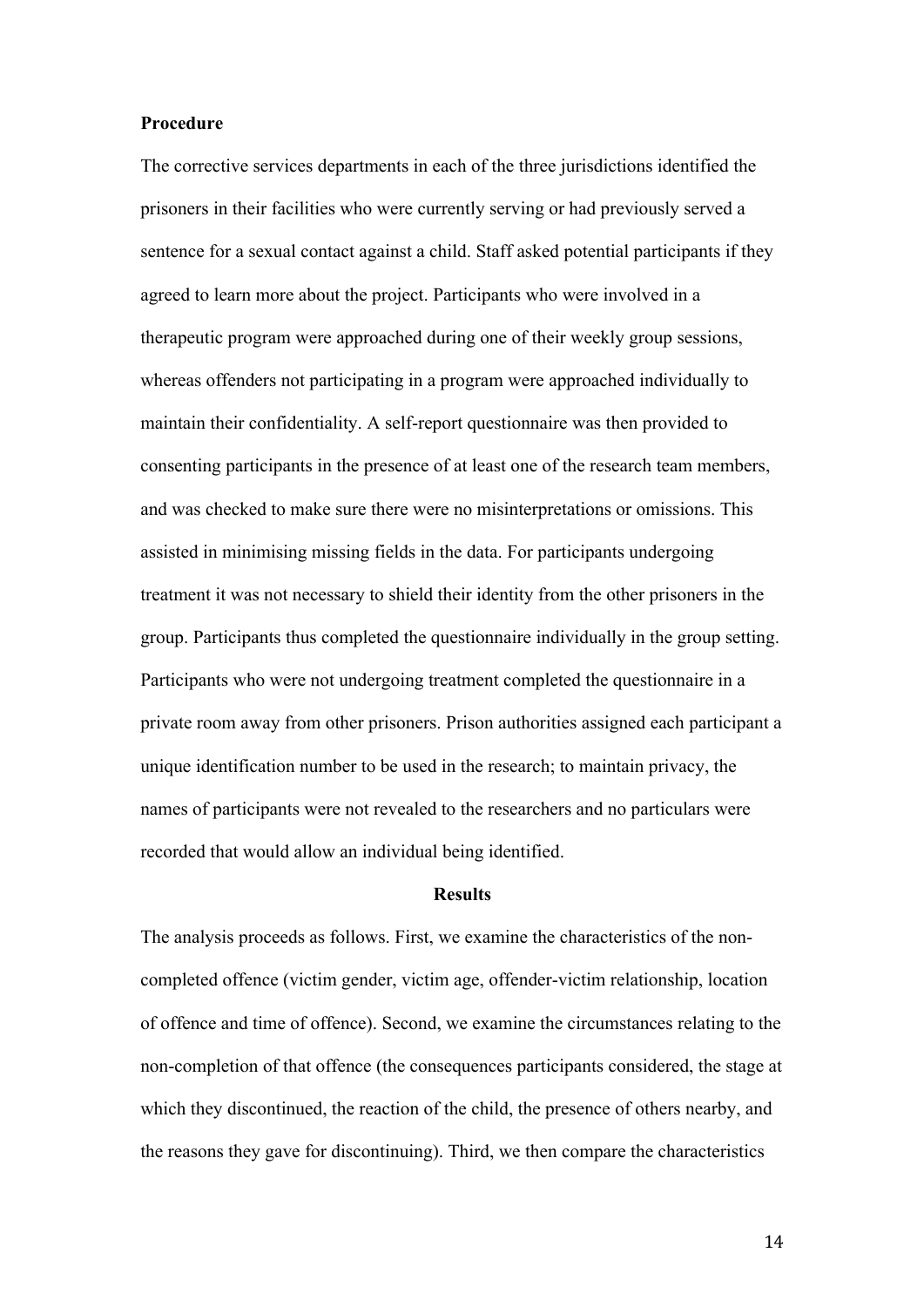of the non-completed offence with the most recent completed offence by the same participants. Finally, we examine the circumstances or strategies that these participants suggest might have stopped them completing this completed offence, and compare these responses with those from participants who did not identify having a non-completed offence.

#### **Characteristics of the Non-completed Offence**

Fourteen (17%) of the children were male and 68 (83%) were female. Forty-five incidents (55%) were classified as intrafamilial and 37 (45%) as extrafamilial. A 2X2 Chi-square (gender by intra-/extrafamilial) was significant ( $\gamma$ 2=4.72, df=1, p=.030), indicating a greater tendency for intrafamilial victims to be female (91% of intrafamilial v 73% of extrafamilial). The mean age of the child was 11.4 years (SD = 3.2 years; range  $= 3 - 15$  years) with no significant age difference between intra- and extrafamilial incidents (F=2.67, df=1).

Seventy incidents (85%) took place in a private location, the most common being the participant's (56%) or victim's (16%) home (if different), while the remaining 12 cases (15%) took place in public areas (including a car). Unsurprisingly, intrafamilial offending was more likely to occur in private locations ( $\gamma$ 2=8.29, df=1,  $p=.004$ ).

The most common time for the attempted offence to occur was between 6pm and midnight (38%). However, there was a significant difference between the timing of intrafamilial and extrafamilial offences ( $\chi$ 2=8.26, df=3, p=.041), with extrafamilial more likely than intrafamilial to occur between 6am and noon (19% of intrafamilial and 35% of extrafamilial).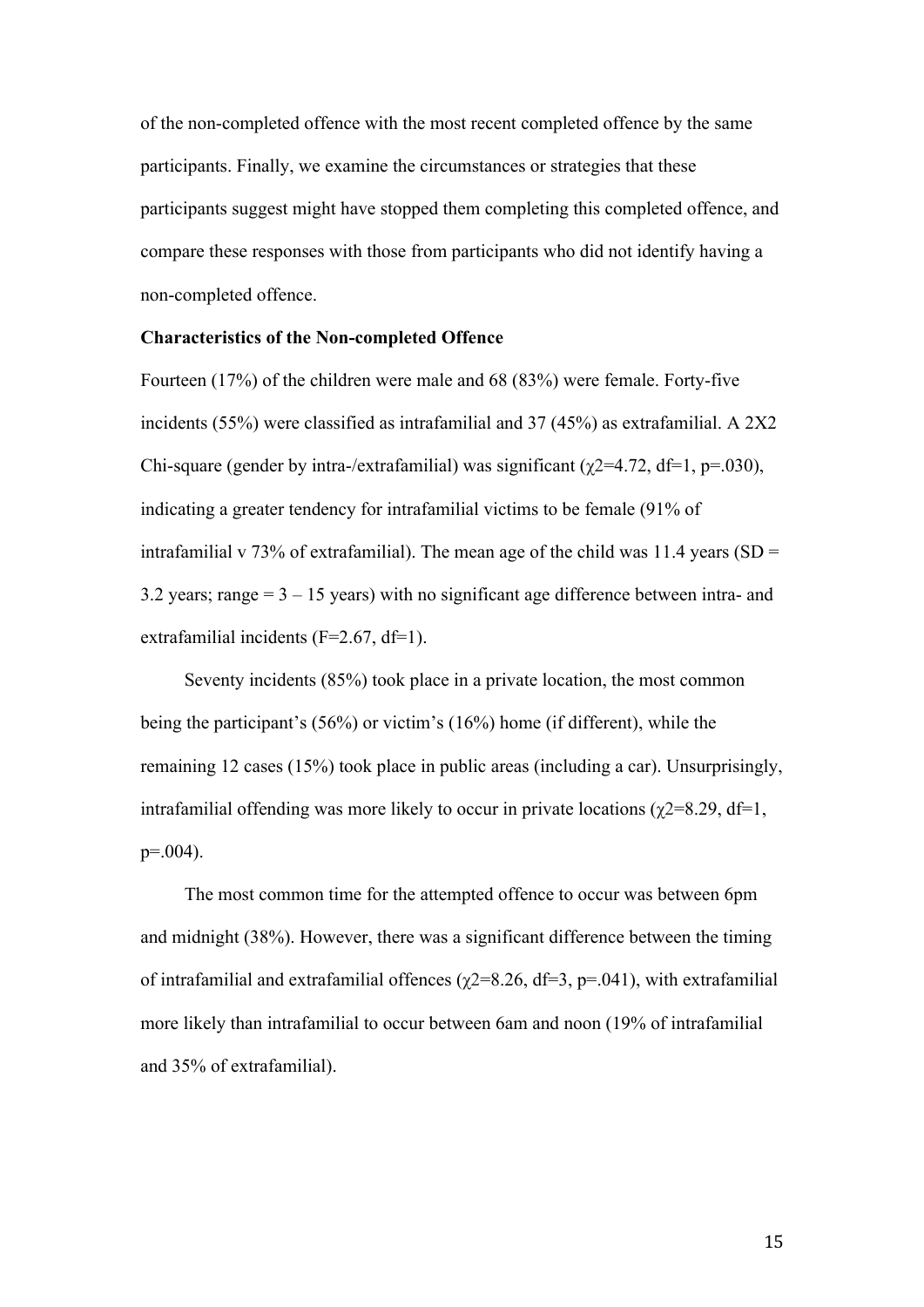#### **The Decision to Discontinue**

Participants were asked if they had thought about the possible consequences prior to attempting to offend (Table 1). Most respondents (59%) indicated that they had not considered the consequences. Those who indicated that they had (42%) were then asked what those consequences were (multiple responses permitted). Fear of imprisonment was the most commonly nominated, followed by loss of family and friends. Only 15% of respondents mentioned loss of relationship with the child, and only one respondent nominated negative consequences for the child. There was no significant difference between those engaging in intra- and extra-familial offending with respect to considering consequences (yes/no) ( $\gamma$ 2=0.53, df=1).

# Table 1 here

Participants were then asked at what point they stopped offending. A third of respondents (33%) stopped during the set-up phase (e.g., trying to gain trust, trying to be alone with child) while the remaining two-thirds (67%) stopped while trying to perform sexual acts. The stage at which the participant stopped did not differ significantly by private/public offending  $(\gamma$ 2=0.44, df=1), intra-/extrafamilial offenders ( $\chi$ 2=0.23, df=1), victim gender ( $\chi$ 2=2.76, df=1), or whether the participant was thinking about the consequences ( $\chi$ 2=0.92, df=1).

In response to the question about the reaction of the child as they attempted to engage him/her in sexual activity, fourteen respondents said that they were stopped before the child could react  $(12)$ , or that they couldn't remember  $(2)$ . Of the remaining 68 respondents, 12 (18%) said the child showed no reaction, 41 (60%) said the child reacted negatively (said no, appeared to be scared etc), and 15 (24%) said the child reactively positively (engaged willingly, appeared to enjoy it). There were no significant differences for intra-/extrafamilial offending  $(\gamma$ 2=0.40, df=2).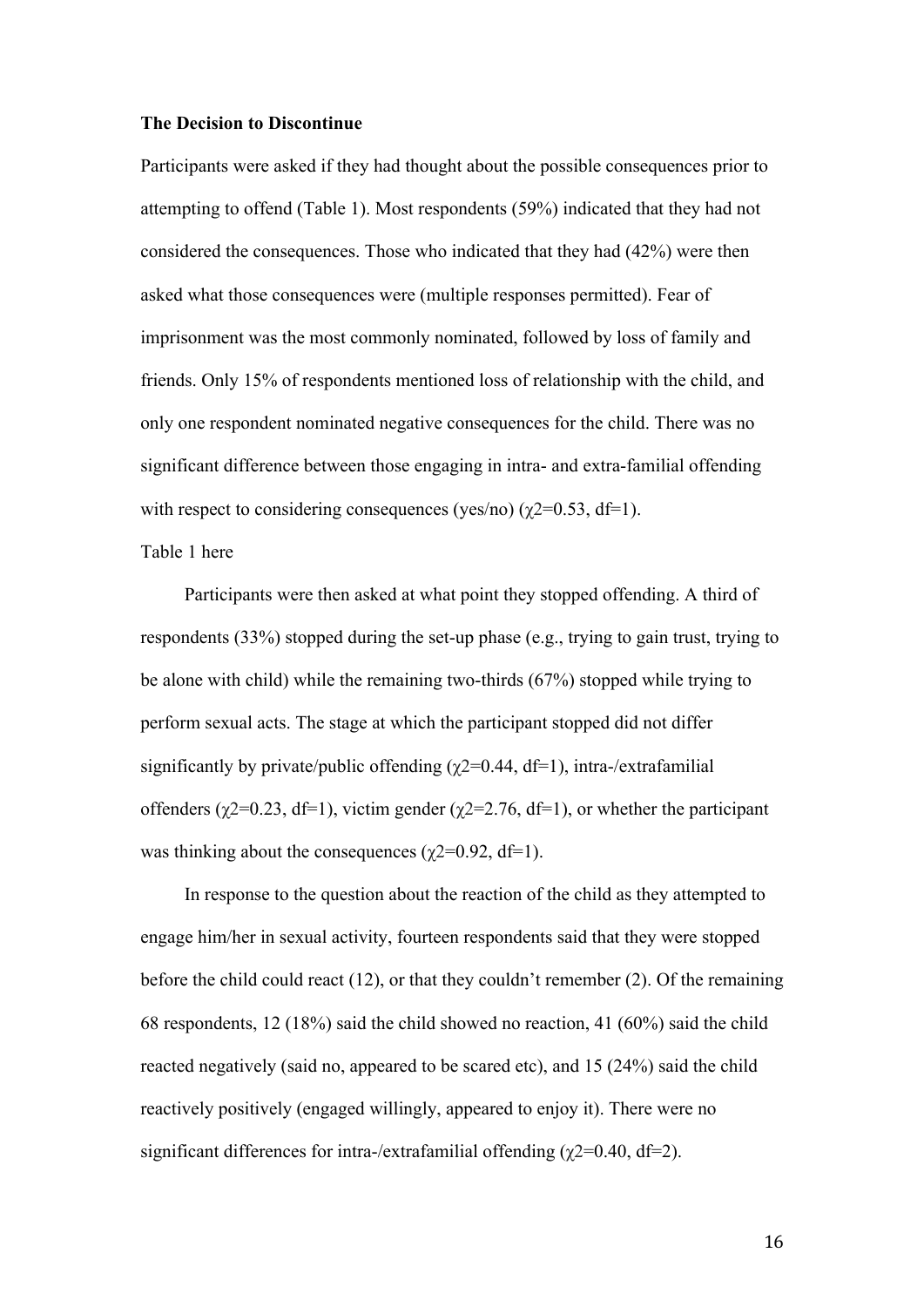Forty-eight participants (59%) reported that there was someone nearby at the time of the attempted offence (e.g., asleep in another room), while 28 (34%) said there wasn't and 6 (7%) said they stopped prior to this point. Where there was someone nearby, in 58% of cases it was another child, 31% the participant's partner, 17% the child's parent/guardian, 13% another relative of the child, and 6% another adult (multiple responses permitted). There was no significant difference for intra- /extrafamilial offending (χ2=1.817, df=1).

Table 2 shows the reasons given by participants for discontinuing sexual activity with the child (multiple responses permitted). As the table shows, the single most common reason for stopping is being asked to do so by the child (30%). Overall, the negative reaction of the child was nominated by more than half (55%) of respondents as the reason for stopping. It is noted that the number of respondents who reported negative reactions of children in the previous analysis closely parallels the number here who claim the child's behaviour as the reason for stopping. To the extent to which these self-reports are accurate they suggest that, for this sample at least, if the child was perceived to react negatively then the participant would generally not proceed.

Because of the overlap among categories, a dichotomous dummy variable was created based on whether or not respondents nominated child's behaviour as a reason for not continuing. A significant difference was found for victim age  $(F=7.74, df=1,$ p=.007), with the children in the 'child's behaviour' group on average nearly two years older than the children in the 'other' group (12.3 years versus 10.4 years). Thus it seems that older children are more likely to react negatively, or to be more persuasive when they do, compared to younger children who it seems are more reliant on external intervention. There were no significant differences for intra-/extrafamilial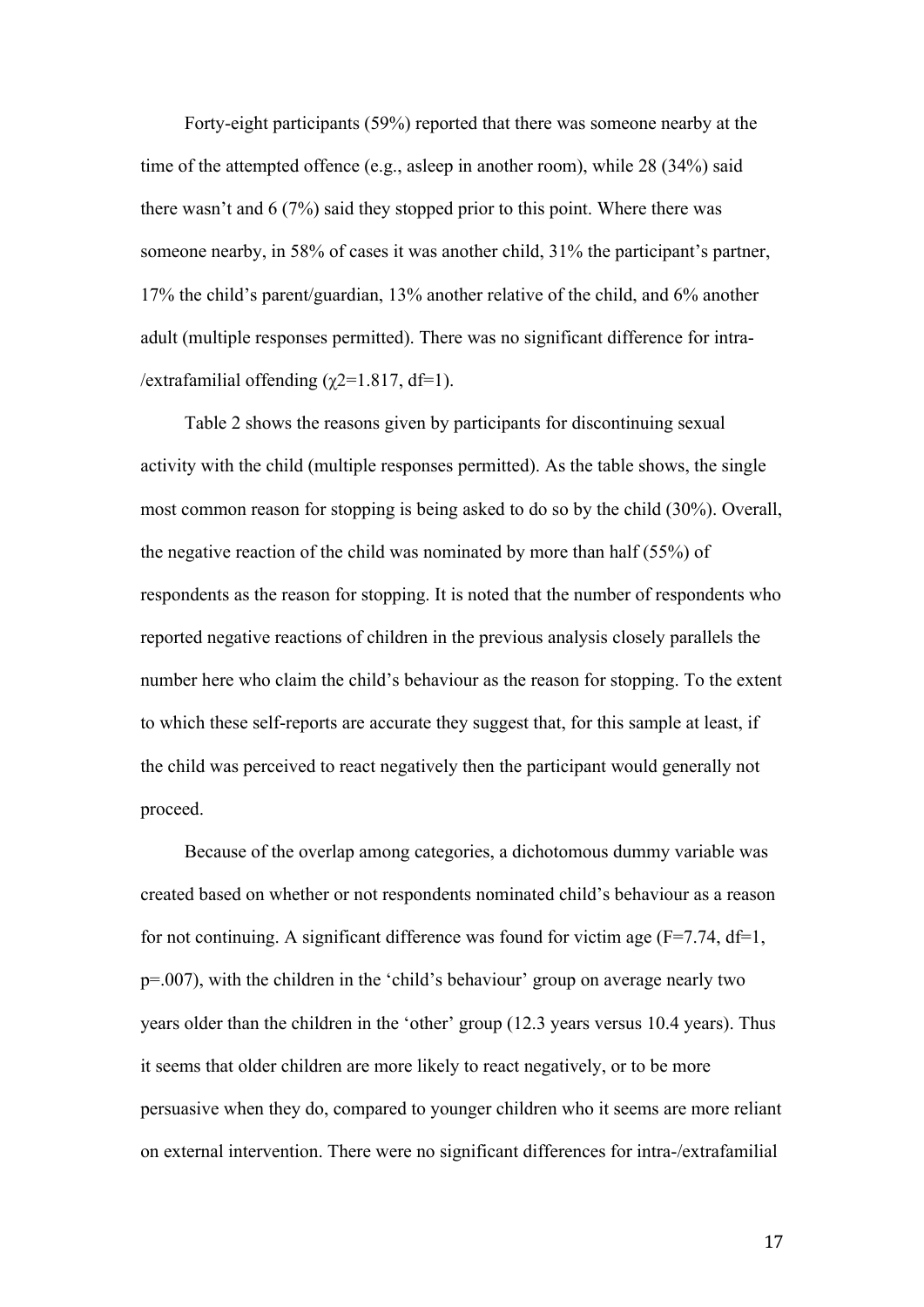offending ( $\chi$ 2=2.17, df=1), the gender of the child ( $\chi$ 2=0.16, df=1), the location of the offence ( $\chi$ 2=0.14, df=1), time of day ( $\chi$ 2=0.18, df=3), whether the participant had previously thought about the consequences ( $\chi$ 2=1.43, df=1), or whether there was someone nearby ( $\chi$ 2=3.54, df=1).

#### Table 2 about here

#### **Comparison Between Non-completed and Completed Offences**

Of the 82 participants who reported an incident of a discontinued offence, 56 also reported their most recent completed sexual contact with a child. Where applicable, responses given with respect to the incomplete offence were compared with those for completed offence. There were no significant differences (using McNemar's test) between the two incidents for the gender of victim, offender-victim relationship, the location of the offence, the time of the offence, whether the participant had considered the consequences, or whether there was anyone nearby. Significant differences were found for the age of the victim and the perceived reaction of the victim. In the case of victim's age, a paired sample t-test produced  $t=2.78$ ,  $df=52$ ,  $p=.008$ . Inspection of the means revealed that the average age of victims for the incomplete offence was significantly higher than for the completed offence (11.6 years versus 10.7 years). For the perceived reaction of the child, the McNemar test coefficient was 19.79, p<.001, indicating that for the completed offence in comparison to the incomplete offence, respondents were significantly more likely to perceive a positive reaction from the victim (53% v 19%) and correspondingly less likely to perceive a negative reaction  $(19\% \text{ v } 66\%).$ 

For the completed offence, participants were asked why they proceeded with the offence. As Table 3 shows, the most commonly given reason was the belief that the child would enjoy it (55%). Around a third of respondents framed the sexual contact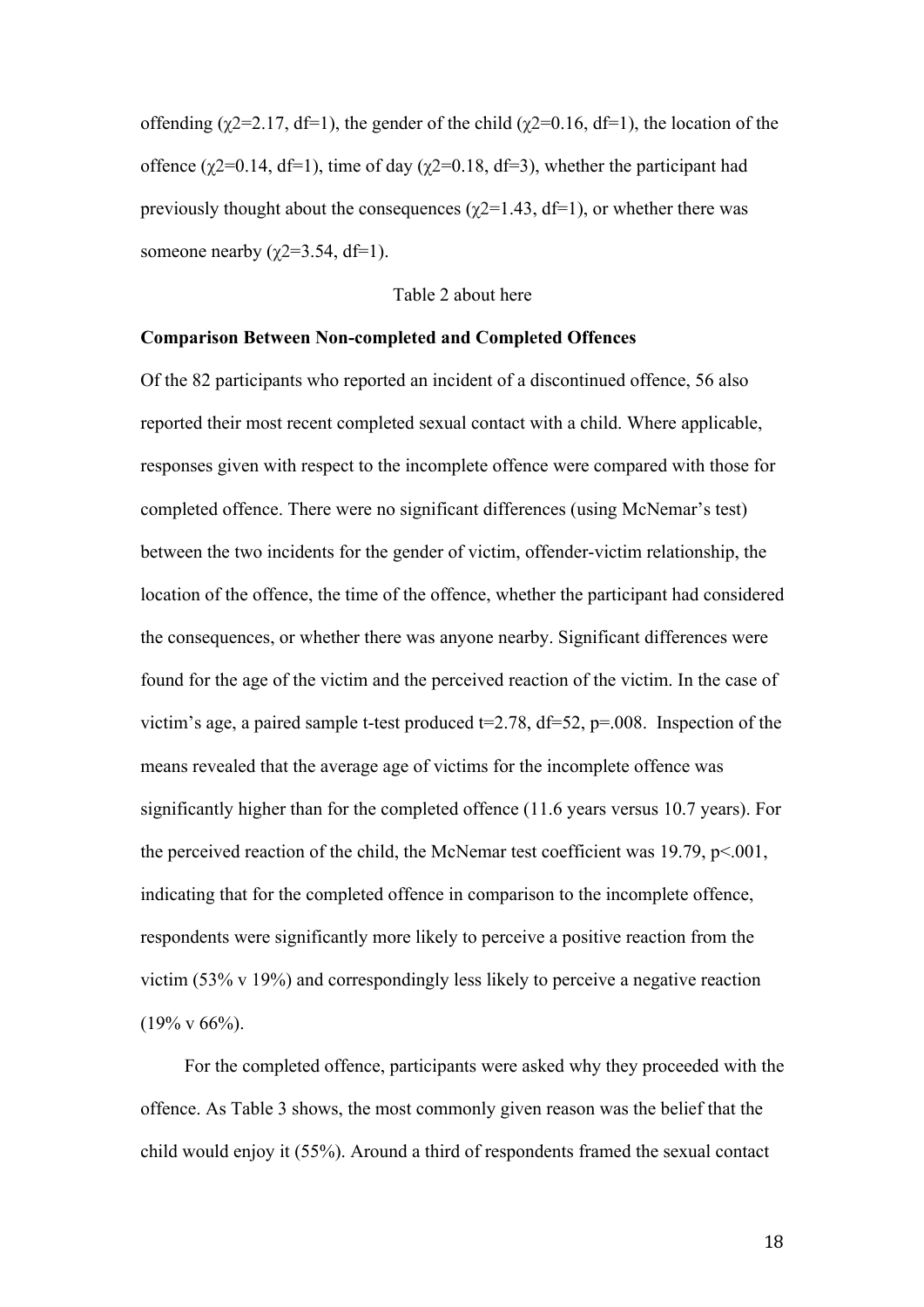in terms of emotional gratification (wanted to feel close) and showing the child affection. Less than a quarter worried that they might get caught. A minority of respondents described their behaviour in purely instrumental terms (did not care what the child wanted, was stronger).

### Table 3 about here

### **What Might Have Stopped the Completed Offence?**

All participants who recorded a completed offence (n=198) were asked what might have stopped or discouraged them from having sexual contact with that person. Responses from participants who had both a non-completed and a completed offence (n=56) were compared with responses from those who had only a completed offence (n=142) (Table 4). As can be seen, both groups indicate that a negative reaction from the child as the strongest deterrent, and in the case of those who had the experience of a non-completed offence, all respondents nominated at least one example of a negative child reaction. Factors that increased the chance of being detected – someone being nearby and the possibility of being observed were also strongly endorsed. Attempts by the child to establish an emotional bond with the participant were generally seen to have little preventive effect.

It appears that participants who did not have an experience of a non-completed offence were generally less likely to say that they would have been deterred by the various situational contingencies. In order to test this statistically, as with the data in Table 2 overlap between categories meant that it was necessary to create a dummy variable negative child reaction/no negative reaction. The result of the chi-square was  $\chi$ 2=5.03, df=1, p=.025, indicating that participants who had had experienced an incomplete offence were significantly more likely to suggest a child's negative reaction as a preventative strategy. This suggests that the participants who had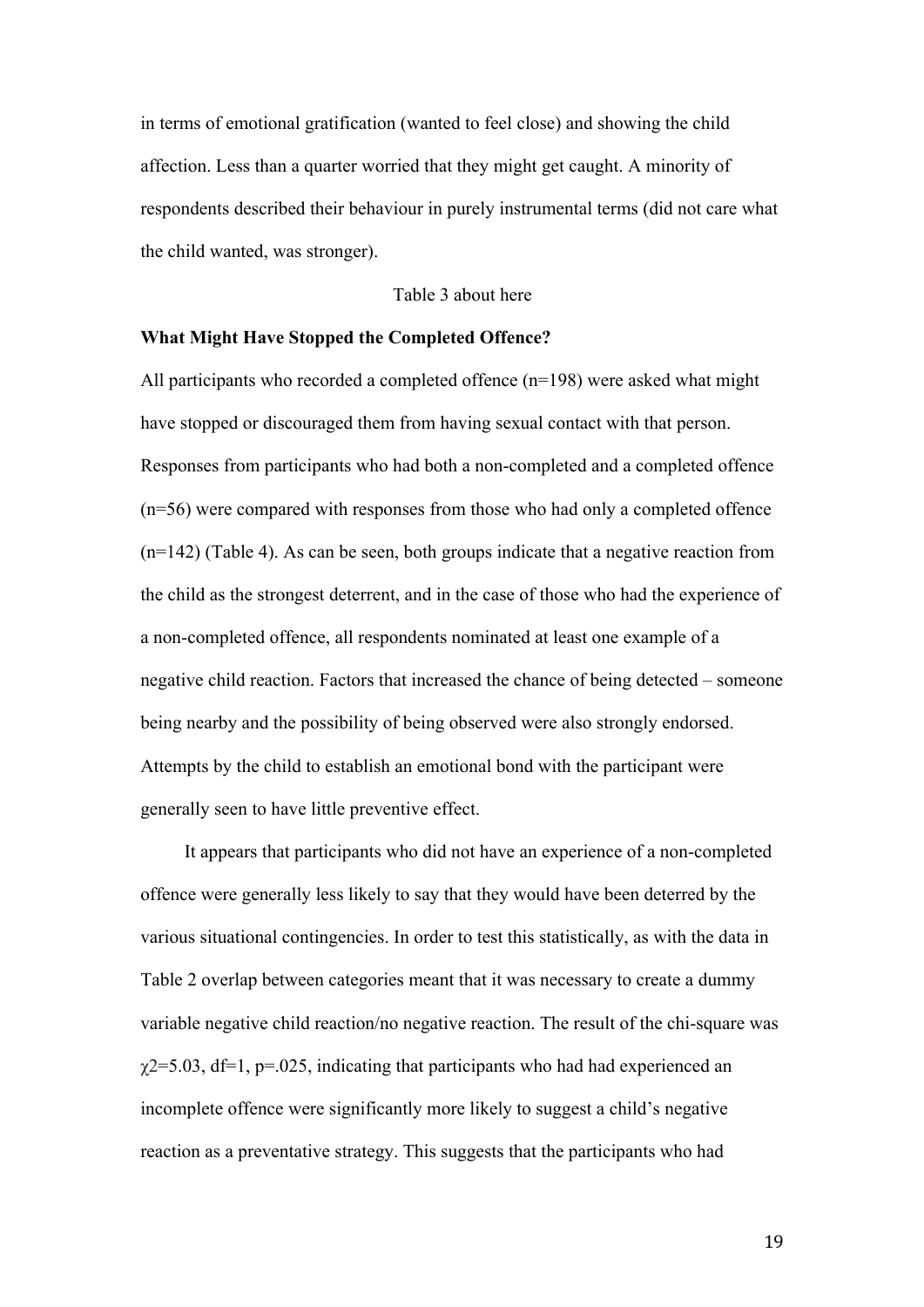experienced a non-completed offence may be somewhat more susceptible to situational deterrents than the other participants. It must be acknowledged, however, that the association is weak in practical terms, with 92% of the completed-only group also suggesting at least one negative child reaction.

#### Table 4 about here

# **Discussion**

Just over one third of our sample of convicted child sex offenders identified an attempted offence that was discontinued for some reason. The most common reason for stopping the offence, given by more than half of the participants, was the negative reaction of the child. In particular, the direct request by the child to stop was cited by nearly a third of participants, nearly three times more often than the next cited reaction (said they didn't like it). Actual or potential actions by third parties were the next most cited reasons: in around a quarter of cases the participant was interrupted by another person; in nearly a fifth of cases there was someone nearby; while in a tenth of cases the participant feared someone might arrive or call unannounced. Just four participants cited aspects of the setting that might lead to being observed as the reason for discontinuing.

There were two significant differences between non-completed and completed offences. First, the child was more likely to be younger, and second, the child was more likely to be perceived as a willing participant, in the completed offence. The relationship between victim age and perceived willingness is unclear. It may be that younger victims are more easily persuaded to cooperate or less confident in offering resistance than are older children. In any event, most noticeable about participants' perceptions of the completed offence was the tendency to frame the incident as something the child would enjoy, and that the CSA was about emotional closeness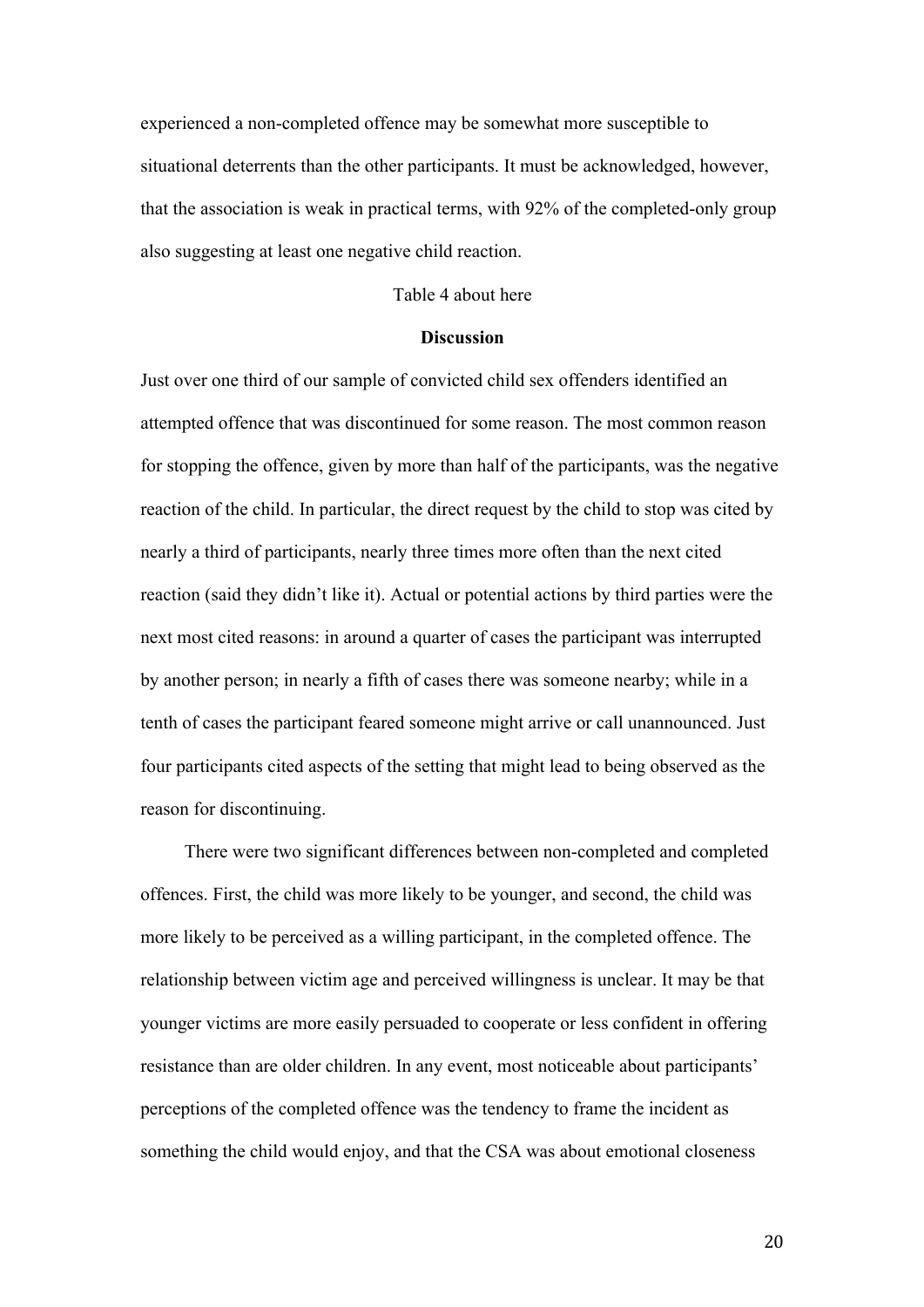and affection. When asked what might have prevented the completed offence, a negative reaction from the child was most commonly cited, presumably because this would shatter the illusion of a consensual relationship. Increased surveillance and the presence of others nearby were also seen as strong deterrents. The child expressing affection towards the participant was generally not considered a deterrent, and given that the majority of participants we seeking an emotional relationship with the child, may in fact be likely to encourage offending.

What emerges from these finding is that – from the perspective of participants at least – the child's behaviour is an important situational determinant on how a CSA event plays out. Offering resistance or showing distress can disrupt the potential perpetrator's intended course of action. However, pursuing the implications of this finding needs to be done with care. In the first place, any suggestion that the child bears some responsibility for not properly resisting the offender's advances needs to be immediately dismissed. But even avoiding any imputation of victim blaming, the idea that children can or should be taught to offer resistance is controversial. Personal safety programmes are premised on the assumption that children can be taught to recognise sexual advances as unwelcome and to develop the resources to rebuff them. However, as Smallbone et al (2008) argue, children are ill equipped to negotiate their personal safety with adults. They are physically smaller, are cognitively and socially immature, and are naturally submissive to adults, especially when the adult is in a position of authority with respect to the child. Beyond these practical matters, on philosophical grounds Smallbone et al argue that the burden of preventing CSA *should not* fall onto the shoulders of children – that this must always remain the responsibility of adults.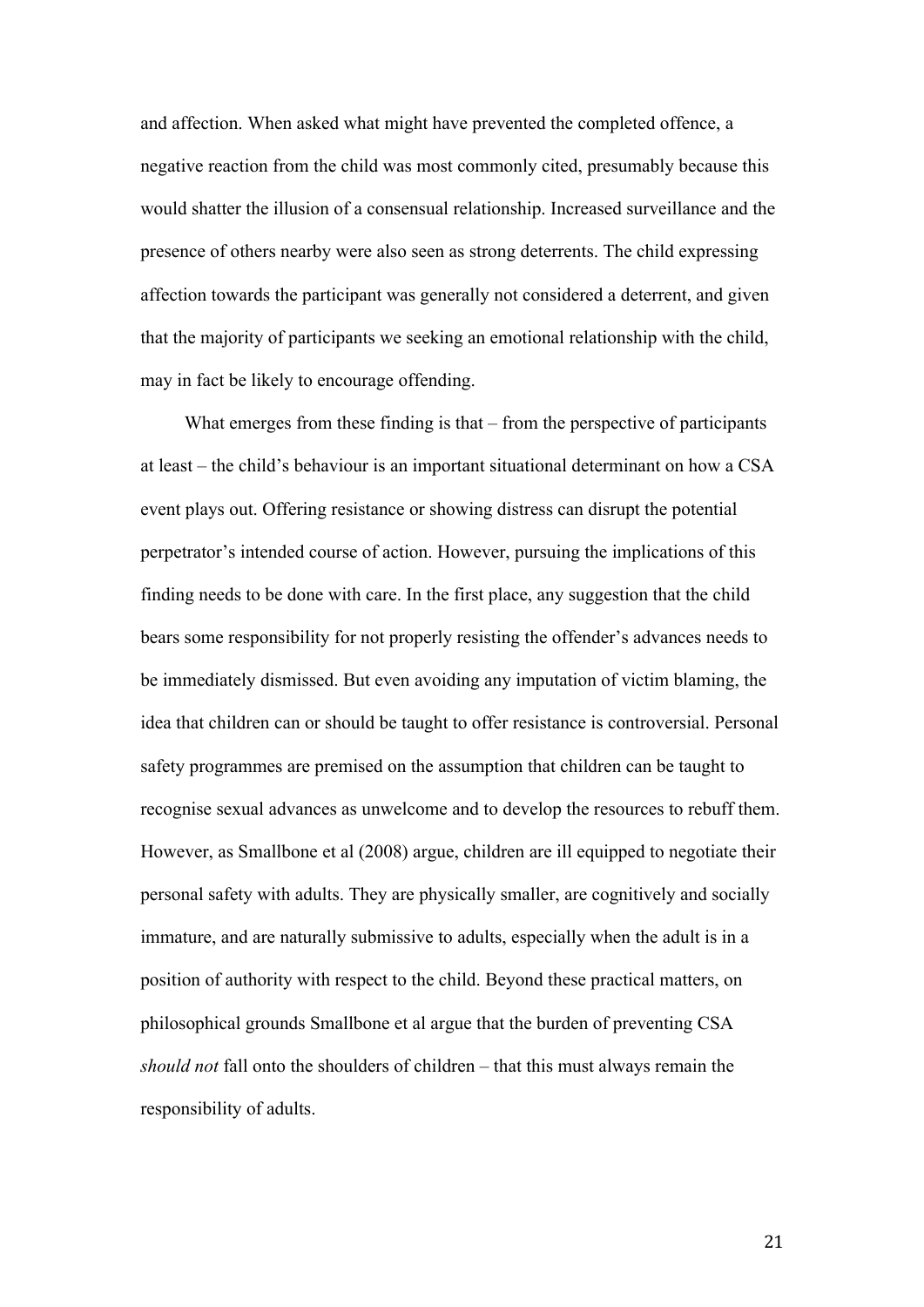Just the same, we need to take on board the empirical finding that an assertive refusal by the child to cooperate with the offender in some cases can be an effective way to terminate the offence in some cases. One response to this dilemma has been to draw a distinction between resistance – the focus of personal safety programmes – and resilience (Barron, Miller, & Kelly, 2015; Smallbone et al, 2008). Children are often perceived as suitable targets for CSA because they seem to lack confidence and to have low self-esteem (Barron & Topping, 2010; Conte et al, 1989; Elliott, et al, 1995). An alternative to resistance training is resilience training, involving interventions designed to develop protective factors that make children less vulnerable to the attentions of potential perpetrators. These interventions might include self-esteem programmes directly aimed at at-risk children (e.g., Barron et al, 2015; Daro & Salmon-Cox, 1994) or the provision of services and resources to at-risk families (e.g., Larner, Stevenson & Behrman, 1998).

The findings also highlight the potential preventative role to be played by bystanders and caregivers, with around two-thirds of participants indicating that the presence of others nearby would deter them from offending. At the same time, it was notable that just over half of the non-completed offences were initiated while others were indeed nearby, with no difference in this regard between the completed and noncompleted offence. While those nearby were most often children – and for the reasons described above there are limits on what interventions might be expected of them – this number also included partners, parents and other adults. The mere presence of others nearby, it seems, is not always enough to deter offenders; rather it is the capacity and willingness to intervene that seems to be crucial. At present there are few examples of programmes and campaigns aimed at increasing bystander intervention for CSA. However, there are numerous examples of this strategy used in the case of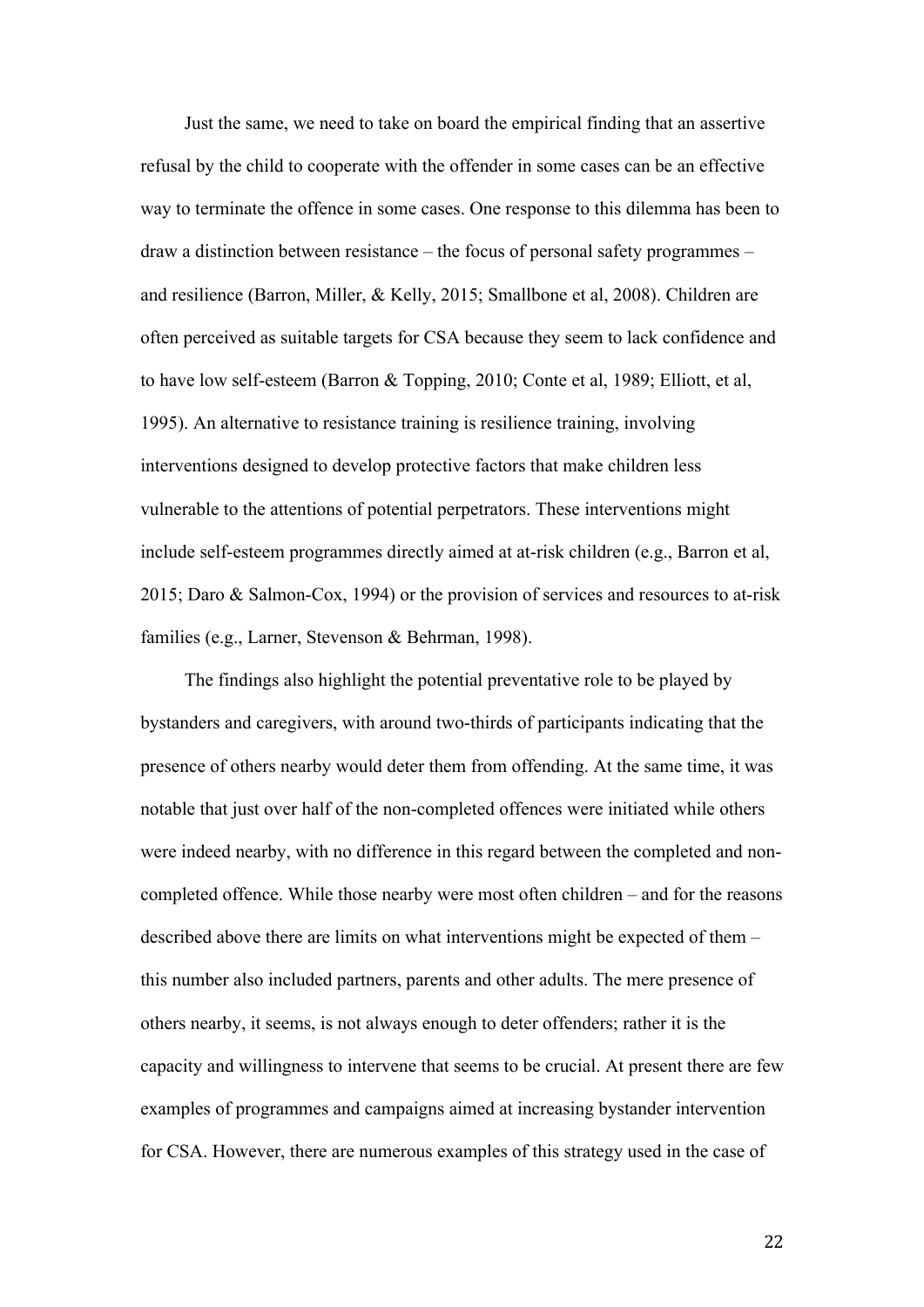adult sexual assault, and these provide a possible model. Parents and caregivers have a special duty to provide proper guardianship over the children in their care and to appropriately screen who has access to them. It is noted that while there are numerous CSA prevention programmes designed for parents, these typically are restricted to providing factual information about CSA. As Mendelson and Letourneau (2015) have argued, these programmes could be usefully expanded to include explicit advice on the role caregivers have to play in keeping children safe.

In terms of the physical setting, few respondents cited concerns that they might be observed as a reason for discontinuing their offence. This is not surprising since in the overwhelming majority of cases (85%) the incident took place in a private location where the perpetrator is likely to have considerable control over being observed. Where others were nearby, as outlined above, one can assume that the perpetrator was able to find a relatively secluded location within the residence in question. At the same time, when it came to what might have prevented the completed offence, around 80% of participants cited factors associated with increasing surveillance of their activities. The findings underscore the fact that CSA offenders undertake the same cost benefit analyses to calculate the risk of offending as other for other areas of offending. As such CSA can be subjected to the same situational crime prevention strategies that have been shown to be effective for a wide range of other crimes.

The current research adds to the small number of empirical studies that have sought the perspective of perpetrators of CSA on its prevention. This is both its strength and the source of its main limitation. The reliance on self-report inevitably raises concerns about the validity of the data. We sought to improve on the validity of previous self-report studies by anchoring responses to specific events. Nevertheless,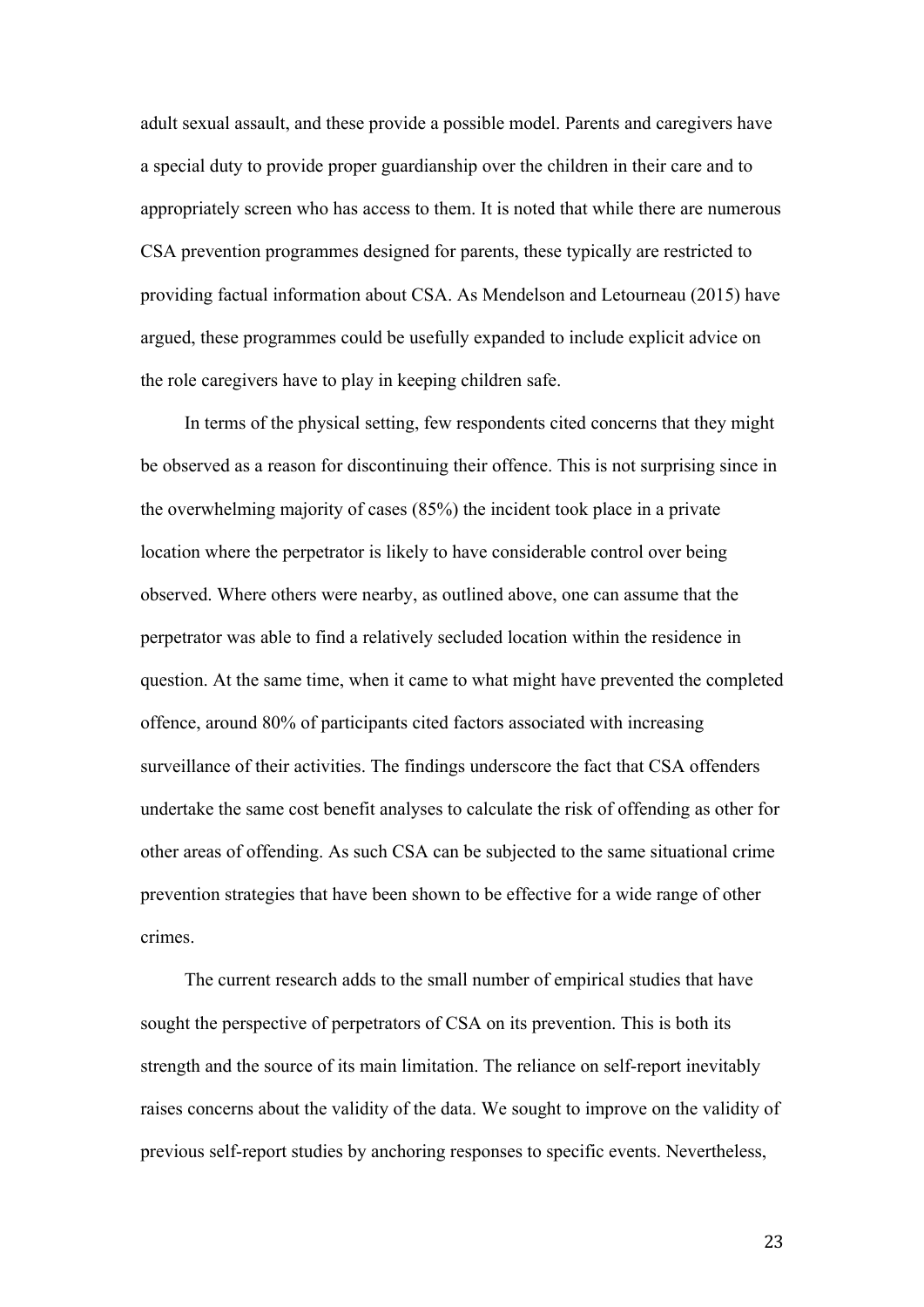as is the case with all self-report studies, the validity of the findings is dependent upon the accuracy of the responses. There are two main threats to validity. First, it may be that participants do not clearly remember the circumstances of the events in question, events that may have occurred years previously. They may be answering to the best of their ability, but simply not be capable of providing accurate responses. Second, responses may be subject to motivational distortion. Participants may have provided answers that cast themselves in a favourable light, either to project a good impression to others or to assuage their own feelings of guilt. We have no way of knowing the extent to which the findings have been affected by recall or motivational issues, but it is safe to assume some level of distortion. For example, all 56 participants who had a previous non-completed offence nominated at least one example of a negative reaction by the child that they said would also have stopped their completed offence (Table 4). But in fact, 19% also said that the child *did* react in a negative way for the completed offence. While it is technically possible to reconcile these two responses – endorsement of individual items in the 'negative reaction' category ranged from 66- 80% and it is possible that the child did not display the particular *kind* of negative reaction that would have deterred the offender – the findings do suggest some respondents have exaggerated their readiness to desist. By providing anonymity to respondents we took what precautions we could to minimise social desirability effects. But we acknowledge that participants may have nevertheless have harboured suspicions that their response were not confidential and thus our findings need to be interpreted with some caution in this regard.

Notwithstanding the limitation of self-report data, the current study further demonstrates the potential value of learning about crime and its prevention through the perspectives of those who have offended. We should be clear in distinguishing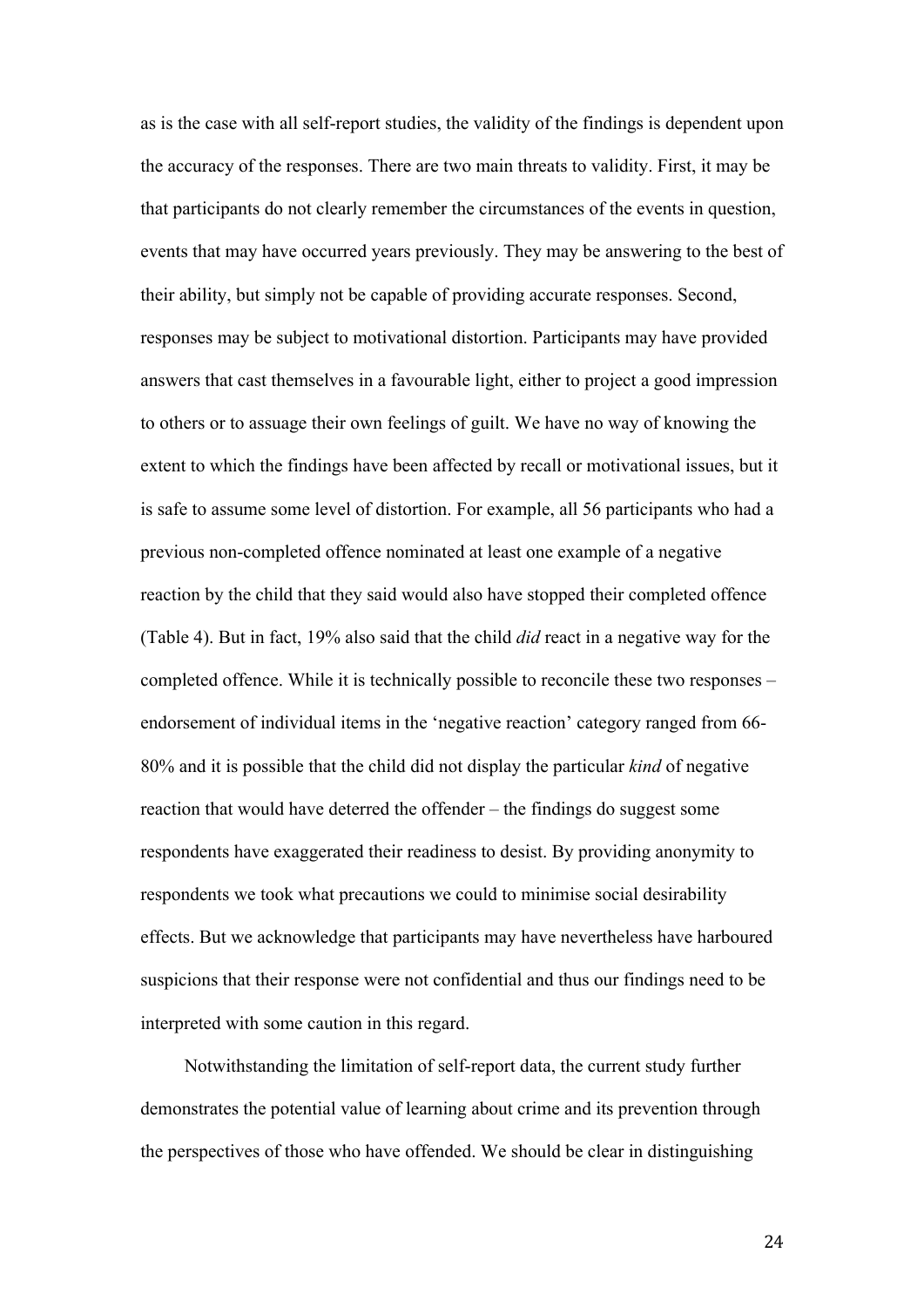between asking participants about their behaviours, thoughts and feelings on the one hand, and asking them about their opinion on how much they benefited from a particular intervention on the other (Wilson, 2011). The later strategy asks participants a question they are incapable of answering - how can they know if the intervention was successful if they cannot compare it with not experiencing the intervention? – and moreover, entails demand characteristics that are liable to prompt an acquiescent response. The former strategy, however, gives us access to information about how the offence was planned and carried out, and the accompanying thought processes, that is otherwise not available. Interestingly, there is relatively little parallel research examining the perspectives of CSA victims on the victimisation process (Berliner & Conte, 1990; Widom & Morris, 1997). We suggest that a fruitful avenue for future research is to compare, contrast and synthesise the perspectives from perpetrators and victims. Such a strategy may help clarify the presence of distortions, misperceptions and inaccuracies in perpetrator accounts. For example, from the victims' perspective, is resistance as effective in stopping abuse as participants in the current study suggest?

In summary, the current study has taken an offence-focused approach to understanding CSA and its prevention. Our results indicate that the performance of CSA is dependent upon the situational dynamics, and that altering those dynamics has the potential to deter those considering perpetrating CSA from carrying out a contemplated offence. We identified three types of situational influence – the reaction of the child, the nature of the physical setting, and the presence and actions of third parties – that can guide the design and implementation of offence-focussed prevention of CSA.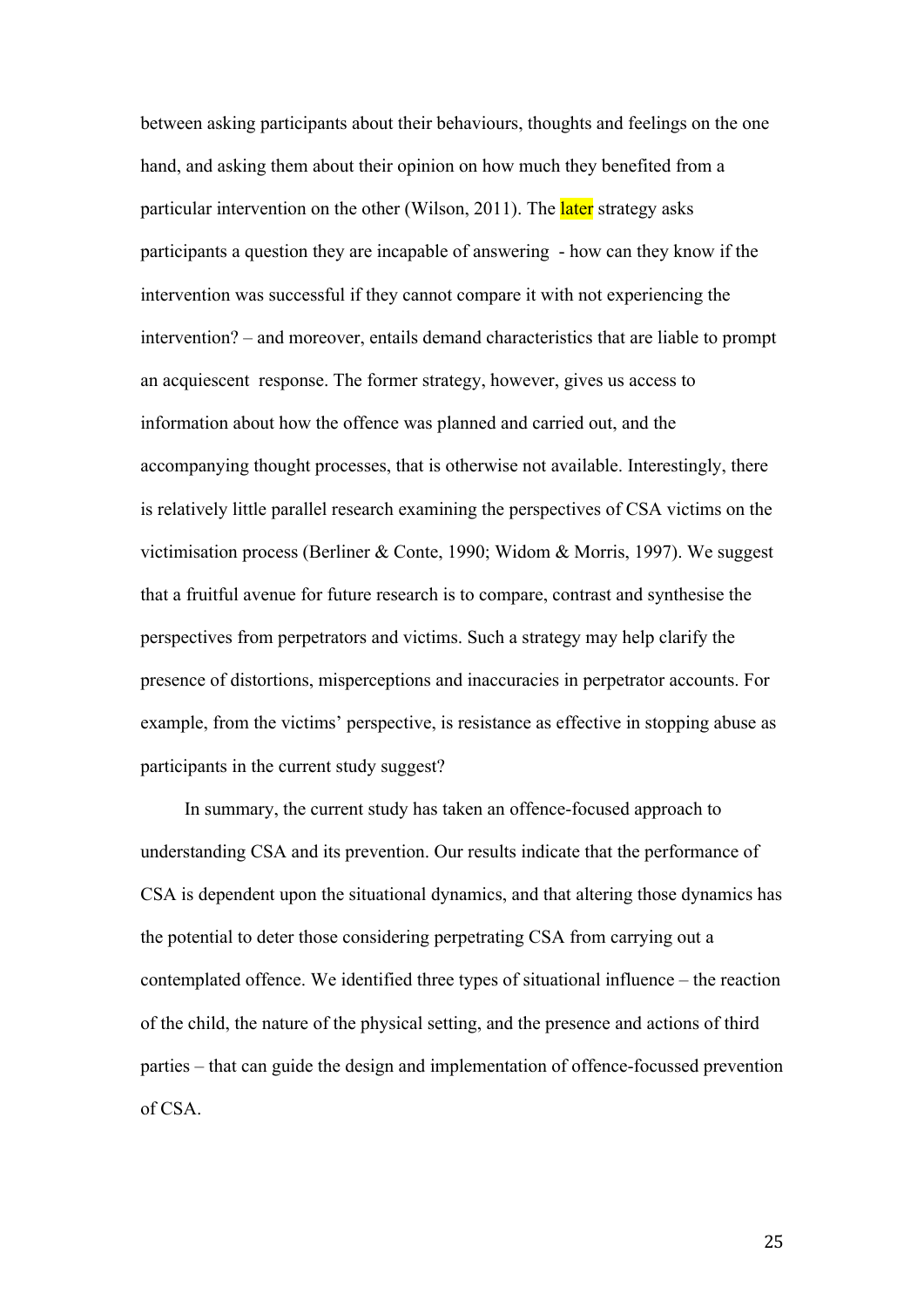#### **Footnotes**

<sup>1</sup> It is now widely accepted that the original portrayal of this case in the media exaggerated the number of witnesses and ignored the fact that some did indeed intervene (Manning, Levine & Collins, 2007). Nevertheless, the case is responsible for stimulating interest in the topic of bystander intervention and remains an oftenused parable. 

## **References**

- Armitage, R. (2017). Crime prevention through environmental design. In R. Wortley & M. Townsley, M. (eds). *Environmental Criminology and Crime Analysis* (2<sup>nd</sup>) ed). London: Routledge.
- Banyard, V.L. (2011). Who will help prevent sexual violence: Creating an ecological model of bystander intervention, *Psychology of Violence*, 1/3: 216--229.
- Barron, I. G., Miller, D. J., & Kelly, T. B. (2015). School-based child sexual abuse prevention programs: Moving toward resiliency-informed evaluation. *Journal of Child Sexual Abuse*, *24*(1), 77-96.
- Barron, I., & Topping, K. (2010). School-based child sexual abuse prevention programs: Implications for practitioners. *APSAC Advisor*, *22*(2-3), 11-19.
- Brown, J., & Saied-Tessier, A. (2015). Preventing Child Sexual Abuse. *London: NSPCC*.
- Clarke, R.V. (1997). Introduction. In: R. V. Clarke (ed) *Situational Crime Prevention: Successful Case Studies (2nd ed)*. Albany NY: Harrow and Heston.
- Clarke, R.V. (2017). Situational crime prevention. In R. Wortley & M. Townsley, M. (eds). *Environmental Criminology and Crime Analysis* (2<sup>nd</sup> ed). London: Routledge.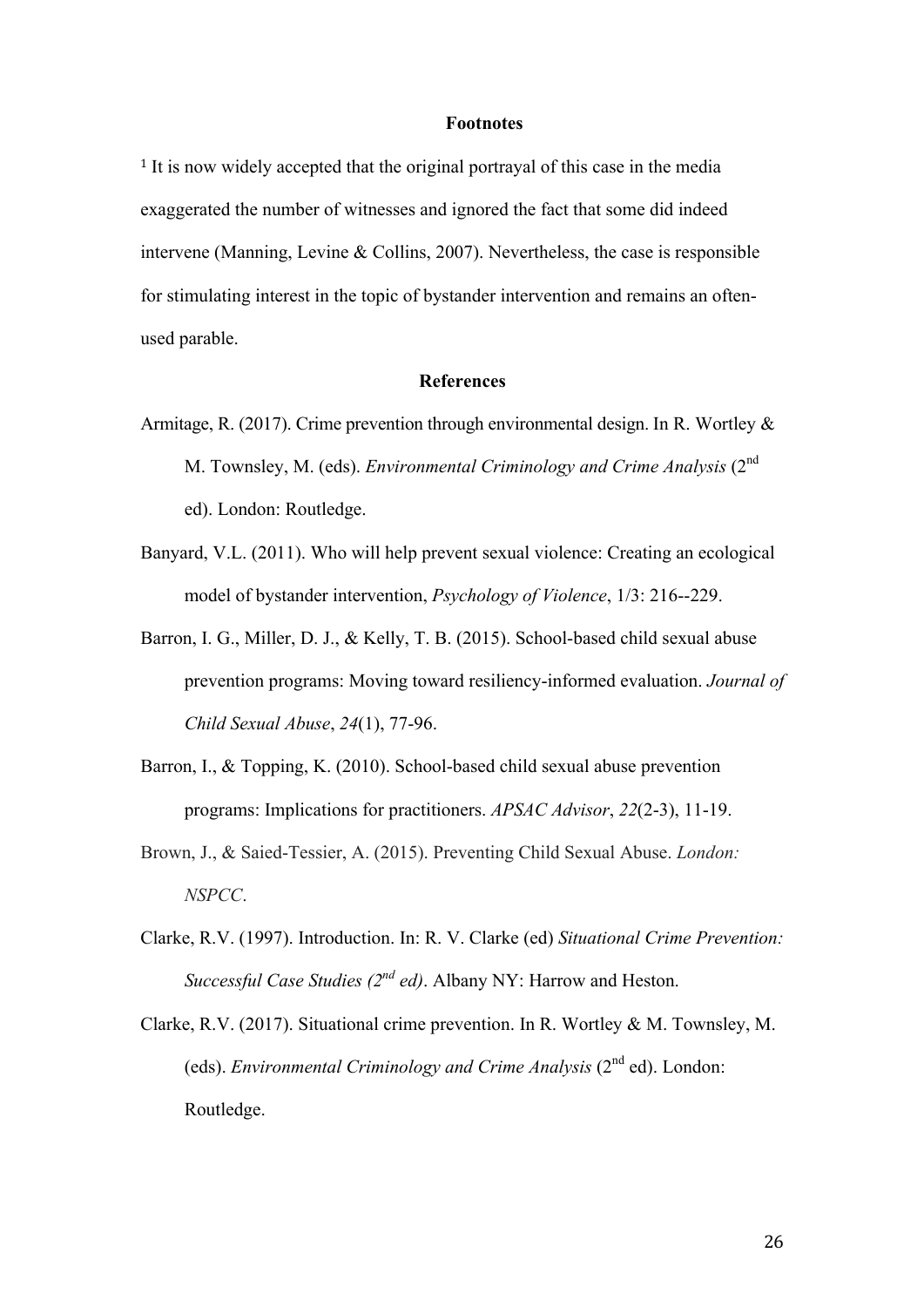- Clarke, R. V. & Eck, J. (2003). *Become a Problem-solving Crime analyst in 55 Small Steps*. London: Jill Dando institute.
- Cohen, L. E. and Felson, M. (1979). Social change and crime rate trends: A routine activity approach, *American Sociological Review,* 44/4: 588--608.
- Coker, A. L., Cook-Craig, P. G., Williams, C. M., Fisher, B. S., Clear, E. R., Garcia, L. S., & Hegge, L. M. (2011). Evaluation of Green Dot: An active bystander intervention to reduce sexual violence on college campuses. *Violence Against Women*, *17*(6), 777-796.
- Conte, J. R., Wolf, S., & Smith, T. (1989). What sexual offenders tell us about prevention strategies. *Child Abuse & Neglect*, *13*(2), 293-301.
- Cook, A., Reynald, D. M., Leclerc, B., & Wortley, R. (2018). Learning About Situational Crime Prevention From Offenders: Using a Script Framework to Compare the Commission of Completed and Disrupted Sexual Offenses. *Criminal Justice Review*, 0734016818812149.
- Daro, D. & Salmon-Cox, S. (1994). Child sexual abuse prevention programs: Do they work? Englewood, CO: National Resource Center on Child Abuse and Neglect.
- Elliott, M., Browne, K. & Kilcoyne, J., (1995), Child sexual abuse prevention: What offenders tell us, *Child Abuse & Neglect*, 19/5: 579--594.
- Felson, M. (1995). Those who discourage crime. In. J. Eck & D. Weisburd (eds.), *Crime and Place*, Crime Prevention Studies, Vol 4. Monsey, NY: Criminal Justice Press.
- Fenton, R. A., Mott, H. L., McCartan, K., & Rumney, P. (2016). *A Review of Evidence for Bystander Intervention to Prevent Sexual and Domestic Violence in Universities*. London: Public Health England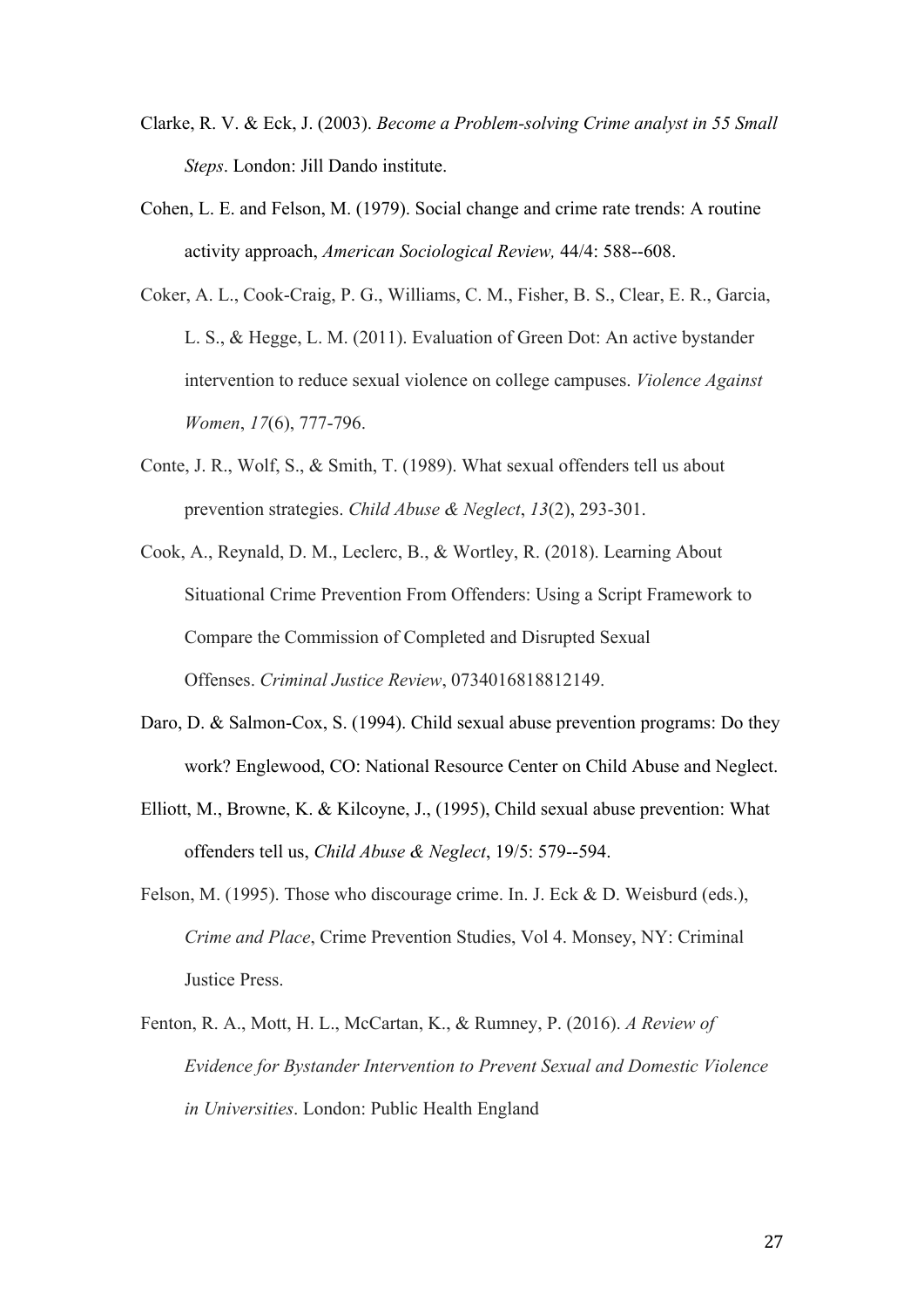- Fielding, M., & Jones, V. (2012). Disrupting the optimal forager: Predictive risk mapping and domestic burglary reduction in Trafford, Greater Manchester. *International Journal of Police Science & Management*, *14*(1), 30-41.
- Finkelhor, D., & Asdigian, N. L. (1996). Risk factors for youth victimization: Beyond a lifestyles/routine activities theory approach. *Violence and Victims*, *11*, 3-20.
- Finkelhor, D., Asdigian, N. & Dziuba-Leatherman, J. (1995). The effectiveness of victimization prevention instruction: An evaluation of children's responses to actual threats and assaults. *Child Abuse & Neglect, 19(2)*: 141-153.
- Finkelhor, D. & Baron, L. (1986). Risk factors for child sexual abuse, *Journal of Interpersonal Violence*, 1(1): 43–71.
- Finkelhor, D. & Dziuba-Leatherman, J. (1995). Victimization prevention programs: A national survey of children's exposure and reactions, *Child Abuse & Neglect, 19(2)*: 129-139.
- Gibson, L.E. & Leitenberg, H. (2000). Child sexual abuse prevention programs: Do they decrease the occurrence of child sexual abuse? *Child Abuse & Neglect*, *24(9)*: 1115–1125.
- Guerette, R. T., & Bowers, K. J. (2009). Assessing the extent of crime displacement and diffusion of benefits: A review of situational crime prevention evaluations. *Criminology*, *47*(4), 1331-1368.
- Hamby, S., Weber, M. C., Grych, J., & Banyard, V. (2016). What difference do bystanders make? The association of bystander involvement with victim outcomes in a community sample. *Psychology of violence*, *6*(1), 91.
- Holloway, J. L., & Pulido, M. L. (2018). Sexual abuse prevention concept knowledge: Low income children are learning but still lagging. *Journal of child sexual abuse*, *27*(6), 642-662.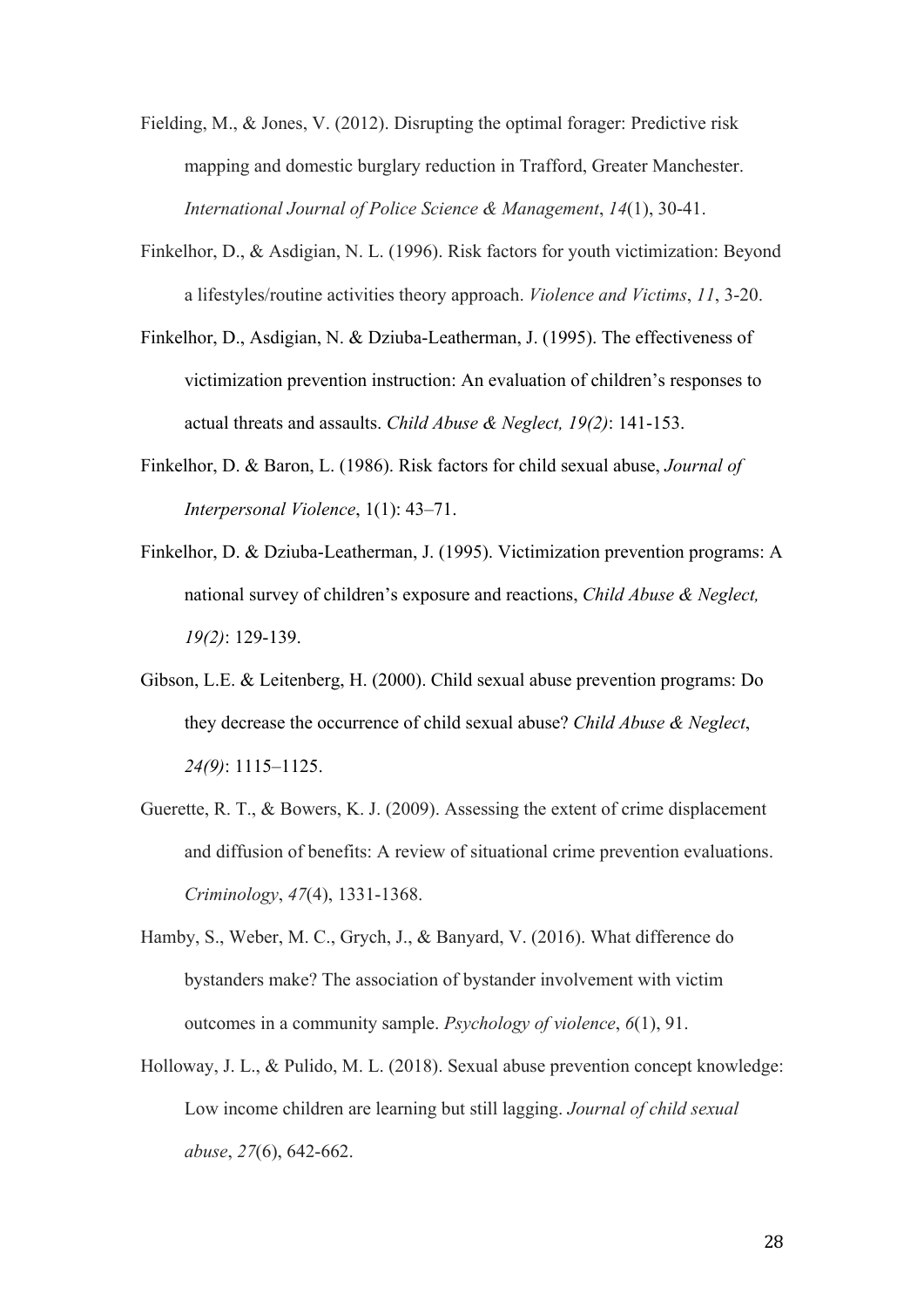Hollis-Peel, M. E., Reynald, D. M., Van Bavel, M., Elffers, H., & Welsh, B. C. (2011). Guardianship for crime prevention: A critical review of the literature. *Crime, Law and Social Change*, *56*(1), 53-70.

- Jacques, S., & Bonomo, E. (2017). Learning from the offenders' perspective on crime prevention. In B. Leclerc & E. Savona (eds) *Crime prevention in the 21st Century* (pp. 9-17). Switzerland: Springer.
- Kemshall, H., & Moulden, H. M. (2017). Communicating about child sexual abuse with the public: learning the lessons from public awareness campaigns. *Journal of sexual aggression*, *23*(2), 124-138.
- Larner, M.B., Stevenson, C.S. & Behrman, R.E. (1998). Protecting children from abuse and neglect: Analysis and recommendations, *The Future of Children*,  $8(1): 4-22.$
- Leclerc, B., Feakes, J. & Cale, J. (2015). Child sexual abuse in youth-oriented organisations: Tapping into situational crime prevention from the offender's perspective. *Crime Science, 4*:28.
- Leclerc, B., Smallbone, S. & Wortley, R. (2015). Prevention nearby: The influence of the presence of a potential guardian on the severity of child sexual abuse, *Sexual Abuse: A Journal of Research and Treatment*, 27: 189--204.
- Leclerc, B., Wortley, R. & Smallbone, S. (2011). Victim resistance in child sexual abuse: A look into the efficacy of self-protection strategies based on the offender's experience, *Journal of Interpersonal Violence*, 26: 1868—1883
- Manning, R., Levine, M., & Collins, A. (2007). The Kitty Genovese murder and the social psychology of helping: The parable of the 38 witnesses. *American Psychologist*, *62*(6), 555.

MacIntyre, D. & Carr, A. (2000). Prevention of child sexual abuse: Implications of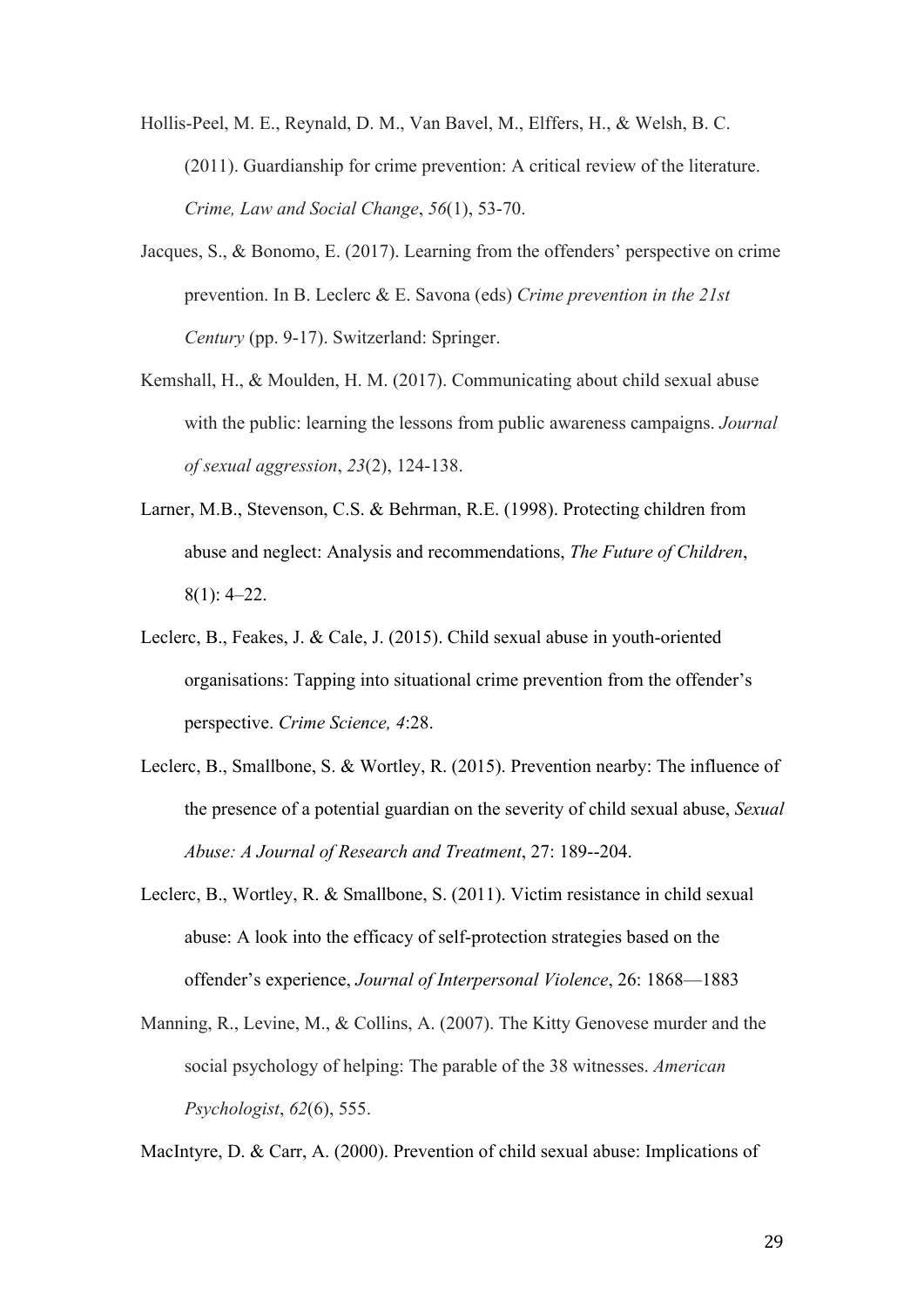programme evaluation research. *Child Abuse Review*, *9(3)*: 183–199.

- Mendelson, T., & Letourneau, E. J. (2015). Parent-focused prevention of child sexual abuse. *Prevention Science*, *16*(6), 844-852.
- Newman, O. (1972). *Crime Prevention Through Urban Design: Defensible Space.* New York: Macmillan.
- Nickerson, A. B., Aloe, A. M., Livingston, J. A., & Feeley, T. H. (2014). Measurement of the bystander intervention model for bullying and sexual harassment. *Journal of Adolescence*, *37*(4), 391-400.
- Pulido, M. L., Dauber, S., Tully, B. A., Hamilton, P., Smith, M. J., & Freeman, K. (2015). Knowledge gains following a child sexual abuse prevention program among urban students: A cluster-randomized evaluation. *American Journal of Public Health*, *105*(7), 1344-1350.
- Reynald, D. M. (2009). Guardianship in action: Developing a new tool for measurement, *Crime Prevention & Community Safety*, *11/*1: 1--20.
- Reynald, D. M. (2010). Guardians on guardianship: Factors affecting the willingness to supervise, the ability to detect potential offenders, and the willingness to intervene. *Journal of Research in Crime and Delinquency*, *47*(3), 358-390.
- Rispens, J., Aleman, A. & Goudena, P. (1997). Prevention of child sexual abuse victimization: A meta-analysis of school programs, *Child Abuse and Neglect, 21(10)*: 975–987.
- Schreck, C. J., & Fisher, B. S. (2004). Specifying the influence of family and peers on violent victimization: Extending routine activities and lifestyles theories. *Journal of Interpersonal Violence*, *19*(9), 1021-1041.
- Smallbone, S., Marshall, W.L., & Wortley, R. (2008). *Preventing Child Sexual Abuse: Evidence, Policy and Practice*. Cullompton, UK: Willan Publishing.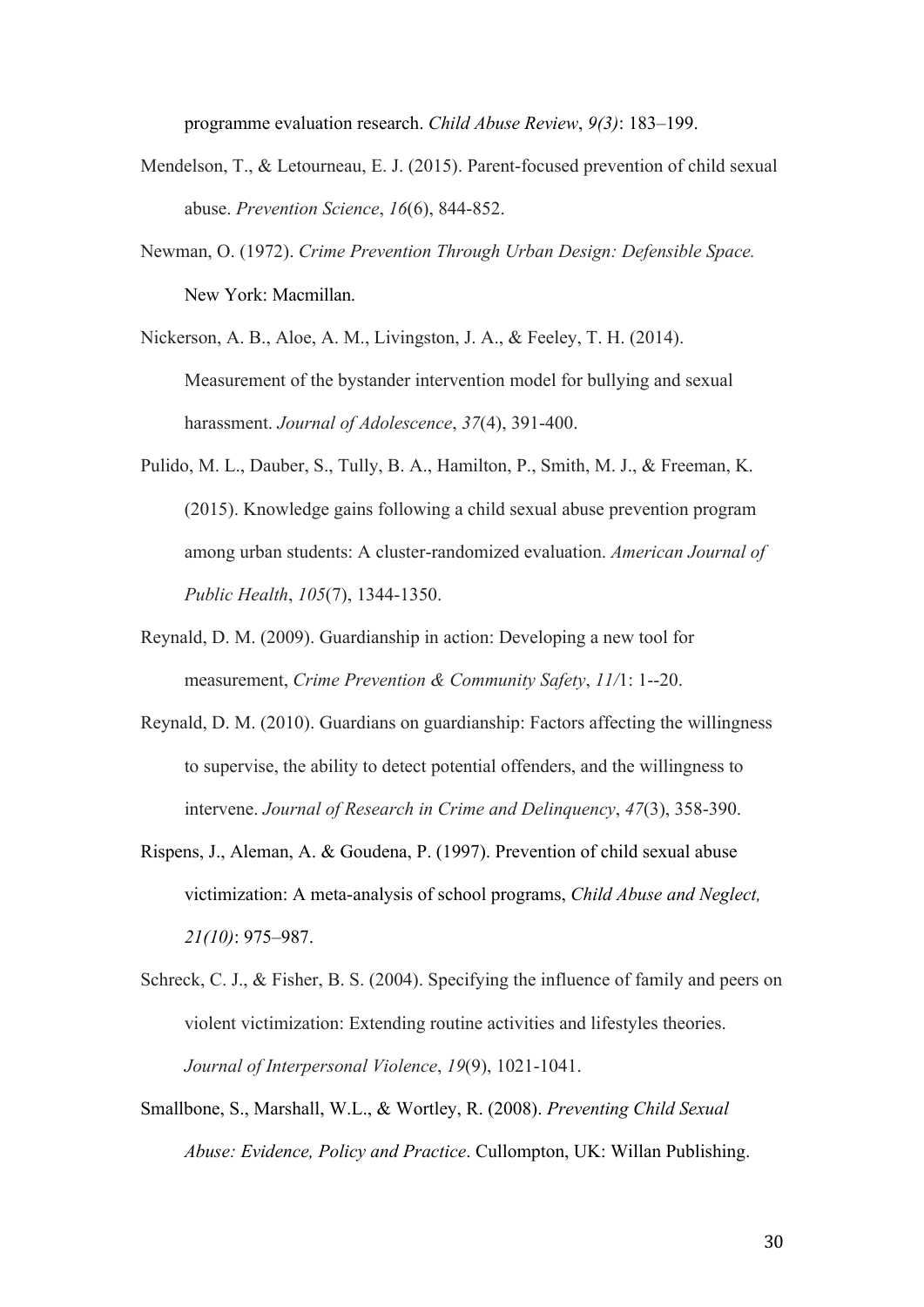- Smallbone, S.W., & Wortley, R. (2000). *Child Sexual Abuse in Queensland: Offender Characteristics and Modus Operandi*. (Volume 2 of Project Axis). Brisbane: Queensland Crime Commission.
- Topping, K. J., & Barron, I. G. (2009). School-based child sexual abuse prevention programs: A review of effectiveness. *Review of Educational Research*, *79*(1), 431-463.
- Walsh, K., Zwi, K., Woolfenden, S., & Shlonsky, A. (2018). School-based education programs for the prevention of child sexual abuse: a Cochrane systematic review and meta-analysis. *Research on Social Work Practice*, *28*(1), 33-55.
- Widom, C. S., & Morris, S. (1997). Accuracy of adult recollections of childhood victimization, part 2: childhood sexual abuse. *Psychological Assessment*, *9*(1), 34.
- Wilson, T. (2011). *Redirect: The Surprising New Science of Psychological Change*. London: Penguin
- Wortley, R. & Smallbone, S. (2006). Applying situational principles to sexual offenses against children, in R. Wortley and S. Smallbone, eds., *Crime Prevention Studies: Vol. 19,* 7--36. Monsey, NY: Criminal Justice Press.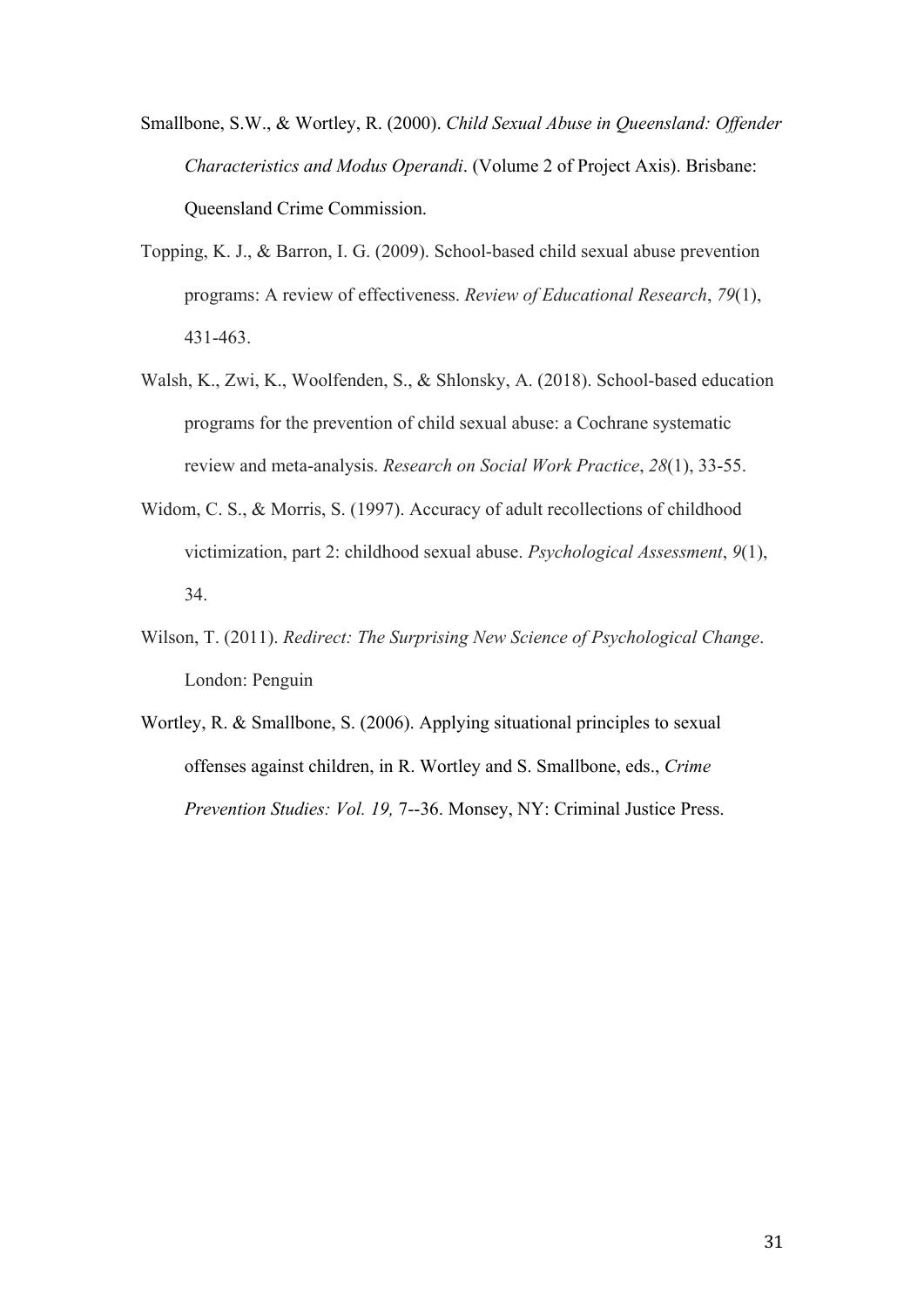

Figure 1. The crime triangle (based on Clarke & Eck 2003)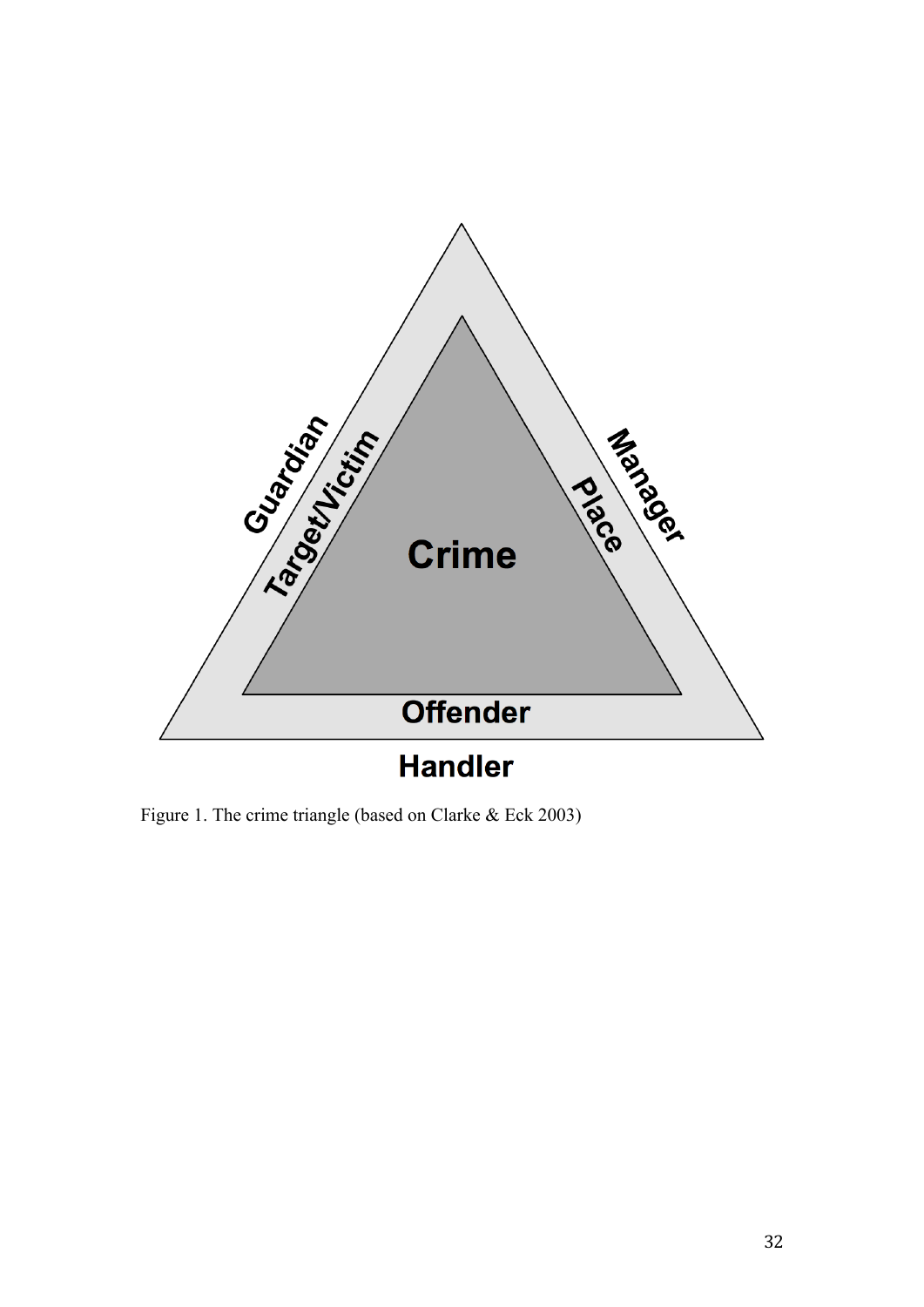| Table 1. Thinking about the consequences of orienting. |    |               |  |
|--------------------------------------------------------|----|---------------|--|
| Consequences                                           | N  | $\frac{0}{0}$ |  |
| Didn't think about consequences                        | 48 | 59            |  |
| Thought about consequences                             | 34 | 42            |  |
| Going to prison                                        | 29 | 36            |  |
| Loss of family                                         | 20 | 24            |  |
| Loss of friends                                        | 19 | 23            |  |
| Loss of reputation                                     | 17 | 21            |  |
| Loss of partner                                        | 17 | 21            |  |
| Loss of job                                            | 14 | 17            |  |
| Loss of the child                                      | 12 | 15            |  |
| General social/legal                                   |    | 9             |  |
| Effect on child                                        |    |               |  |
| Respondents                                            | 82 |               |  |

Table 1. Thinking about the consequences of offending.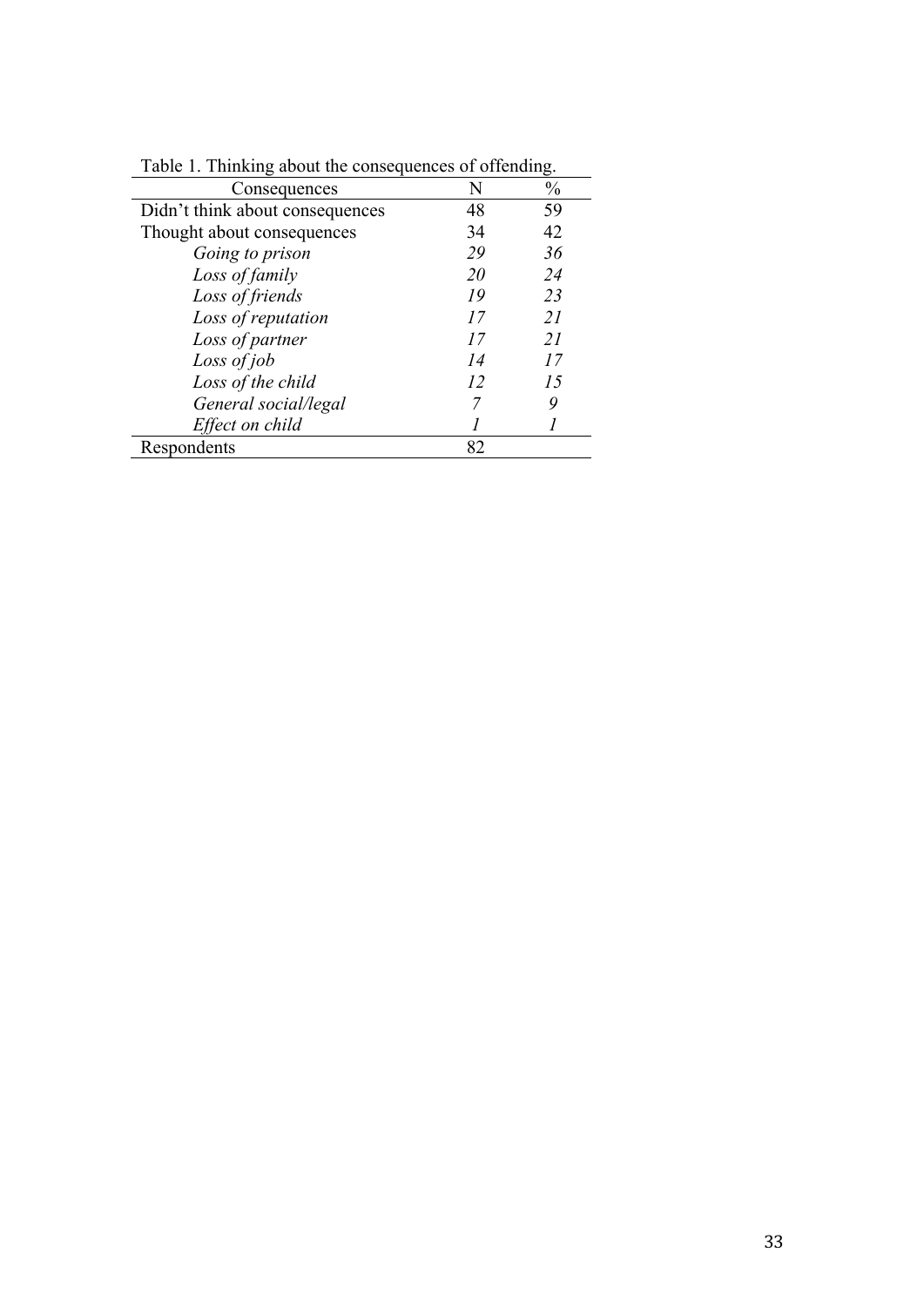| Reason for Stopping               | Total          |                  |
|-----------------------------------|----------------|------------------|
|                                   | N              | $\frac{0}{0}$    |
| Child's reaction                  | 45             | 55               |
| Asked you to stop                 | 25             | 30               |
| Said they didn't like it          | 10             | 12               |
| Cried/distressed                  | 8              | 10               |
| Threatened to tell                | 6              | $\overline{7}$   |
| Physically fought back/resisted   | 5              | 6                |
| Tried to run away                 | 5              | 6                |
| Yelled for help                   | $\overline{c}$ | $\overline{c}$   |
| Showed no interest                | $\overline{2}$ | $\overline{2}$   |
| Non-compliant                     | $\mathfrak l$  | $\mathfrak l$    |
| Interrupted                       | 19             | 23               |
| Disturbed by parent               | 9              | 11               |
| Disturbed by other person         | $\overline{7}$ | 9                |
| Ran out of time                   | $\overline{3}$ | $\overline{4}$   |
| People nearby                     | 15             | 18               |
| Mother nearby                     | 8              | 10               |
| Another adult nearby              | 6              | $\overline{7}$   |
| Another child nearby              | $\mathfrak{Z}$ | $\boldsymbol{4}$ |
| Father nearby                     | $\overline{2}$ | $\overline{2}$   |
| Might be disturbed                | 10             | 12               |
| Parents might arrive              | 6              | $\overline{7}$   |
| Another adult might arrive        | 4              | 5                |
| Parents might phone               | 1              | 1                |
| Another child might arrive        | 1              | 1                |
| Stopped of own accord             | 8              | 10               |
| Felt sorry for child/guilt        | 5              | 6                |
| Thought about consequences        | 5              | 6                |
| Might be observed                 | 4              | 5                |
| <b>Exposed</b> location           | $\overline{A}$ | 5                |
| Camera present                    | $\overline{2}$ | $\overline{2}$   |
| Child safety house rules in place | 1              | 1                |
| Respondents                       | 82             |                  |

# Table 2. What stopped offenders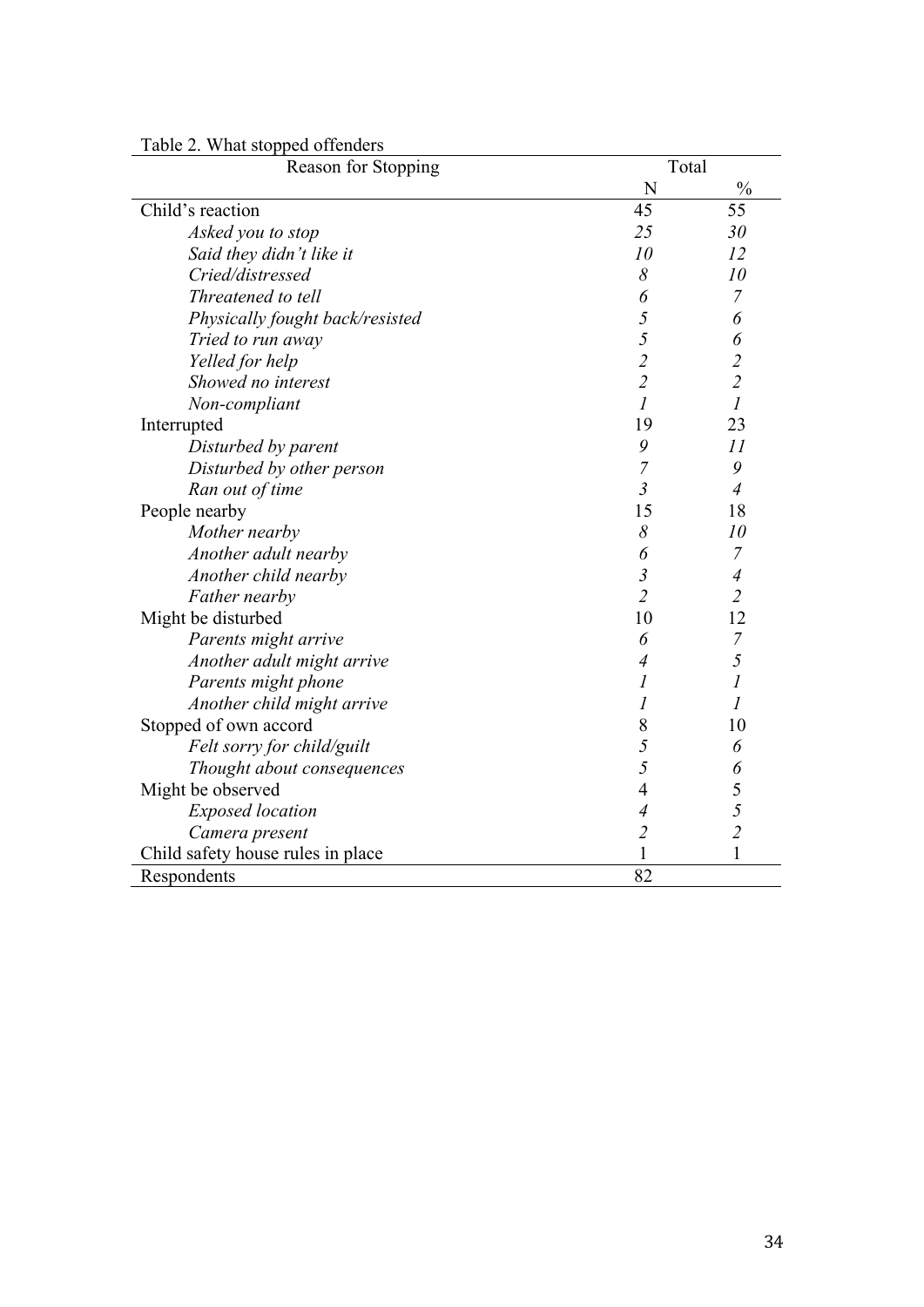| Reason for Proceeding             | N  | $\frac{0}{0}$ |
|-----------------------------------|----|---------------|
| Thought child would enjoy it      | 31 | 55            |
| Wanted to feel close              |    | 30            |
| Showing the child affection       | 15 | 27            |
| Didn't think get caught           | 13 | 23            |
| Needed sexual gratification       |    | 20            |
| Sexually aroused and lost control |    | 20            |
| Needed to feel in control         |    |               |
| Under influence of drugs/alcohol  |    |               |
| Didn't care what the child wanted | 2  |               |
| Not thinking straight             | 2  |               |
| Child initiated/agreed            |    |               |
| Was physically stronger           | 2  |               |
| We were in a relationship         |    |               |
| Respondents                       | 56 |               |

Table 3. Reason for proceeding with offence